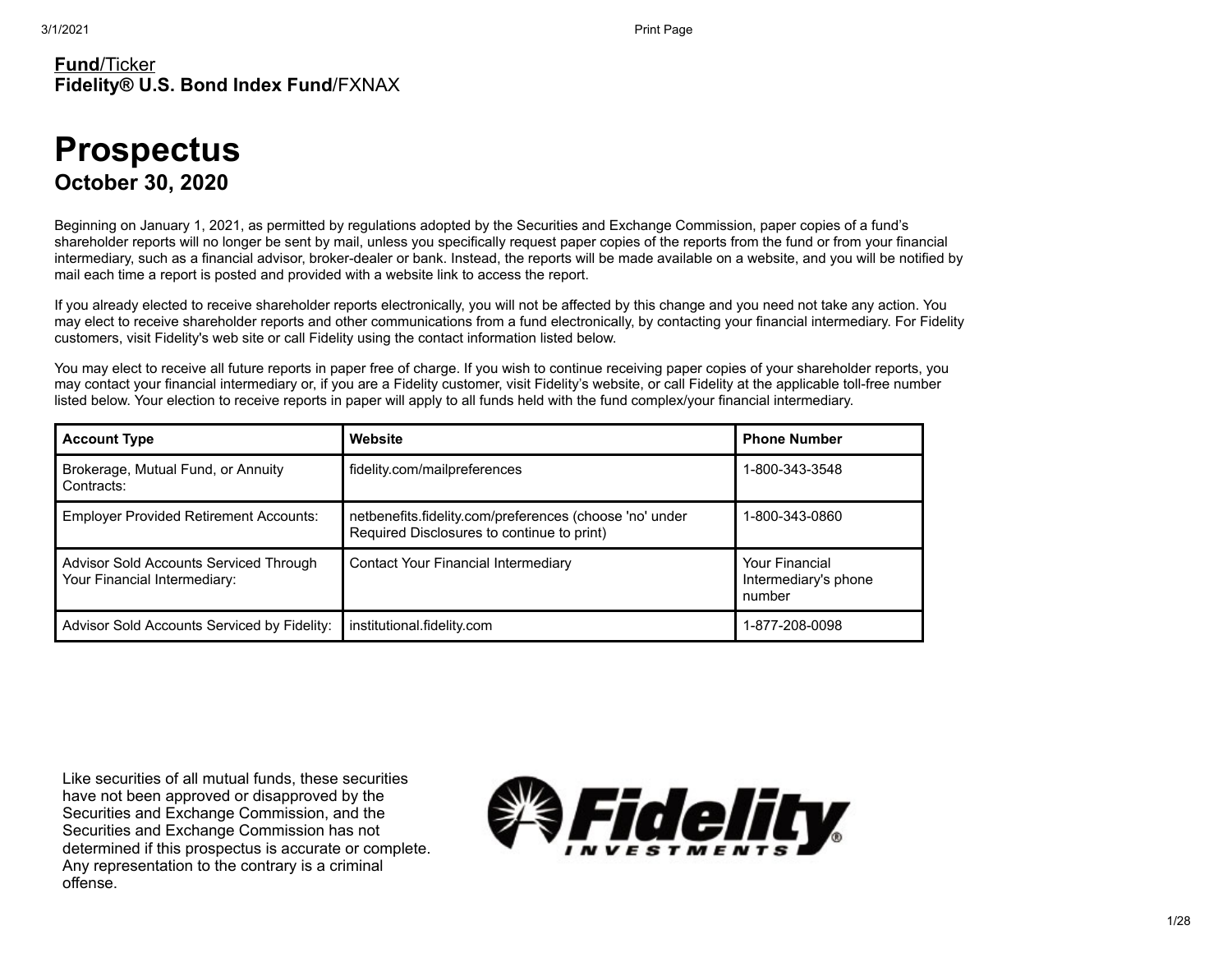# **Contents**

| <b>Fund Summary</b>            | <b>Fidelity® U.S. Bond Index Fund</b>                               |
|--------------------------------|---------------------------------------------------------------------|
| <b>Fund Basics</b>             | <b>Investment Details</b>                                           |
|                                | <b>Valuing Shares</b>                                               |
| <b>Shareholder Information</b> | <b>Additional Information about the Purchase and Sale of Shares</b> |
|                                | <b>Exchanging Shares</b>                                            |
|                                | <b>Features and Policies</b>                                        |
|                                | <b>Dividends and Capital Gain Distributions</b>                     |
|                                | <b>Tax Consequences</b>                                             |
| <b>Fund Services</b>           | <b>Fund Management</b>                                              |
|                                | <b>Fund Distribution</b>                                            |
| <b>Appendix</b>                | <b>Financial Highlights</b>                                         |
|                                | <b>Additional Index Information</b>                                 |

# **Fund Summary**

<span id="page-1-0"></span>**Fund: Fidelity® U.S. Bond Index Fund**

**Investment Objective**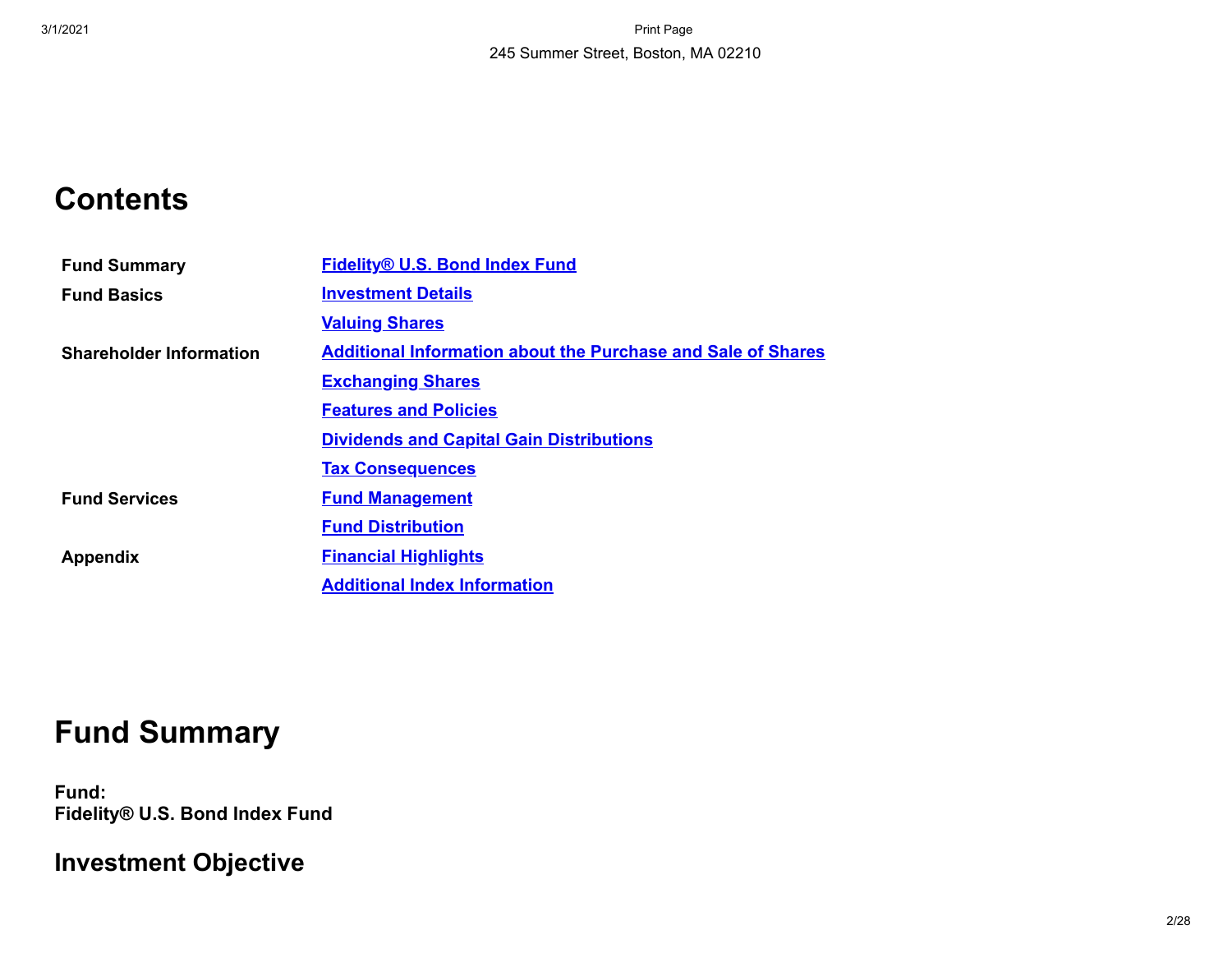The fund seeks to provide investment results that correspond to the aggregate price and interest performance of the debt securities in the Bloomberg Barclays U.S. Aggregate Bond Index.

# **Fee Table**

The following table describes the fees and expenses that may be incurred when you buy and hold shares of the fund.

### **Shareholder fees**

**(fees paid directly from your investment)** None

### **Annual Operating Expenses**

**(expenses that you pay each year as a % of the value of your investment)**

| Management fee                           | 0.025% |
|------------------------------------------|--------|
| Distribution and/or Service (12b-1) fees | None   |
| Other expenses                           | 0.000% |
| Total annual operating expenses          | 0.025% |

This **example** helps compare the cost of investing in the fund with the cost of investing in other funds.

Let's say, hypothetically, that the annual return for shares of the fund is 5% and that your shareholder fees and the annual operating expenses for shares of the fund are exactly as described in the fee table. This example illustrates the effect of fees and expenses, but is not meant to suggest actual or expected fees and expenses or returns, all of which may vary. For every \$10,000 you invested, here's how much you would pay in total expenses if you sell all of your shares at the end of each time period indicated:

| 1 year   | \$3  |
|----------|------|
| 3 years  | \$8  |
| 5 years  | \$14 |
| 10 years | \$32 |

### **Portfolio Turnover**

The fund pays transaction costs, such as commissions, when it buys and sells securities (or "turns over" its portfolio). A higher portfolio turnover rate may indicate higher transaction costs and may result in higher taxes when fund shares are held in a taxable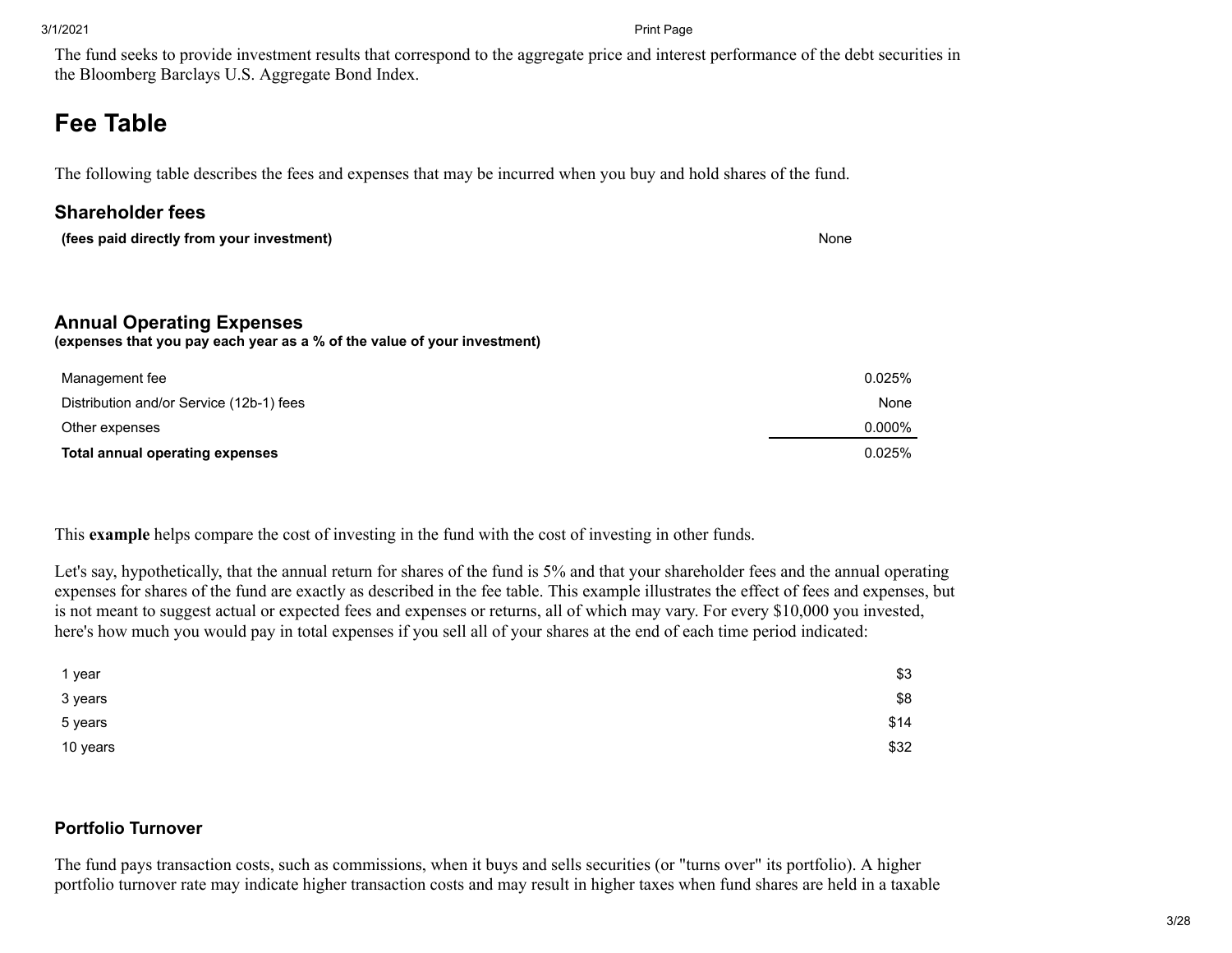account. These costs, which are not reflected in annual operating expenses or in the example, affect the fund's performance. During the most recent fiscal year, the fund's portfolio turnover rate was 59% of the average value of its portfolio.

# **Principal Investment Strategies**

- Normally investing at least 80% of the fund's assets in bonds included in the Bloomberg Barclays U.S. Aggregate Bond Index.
- Using statistical sampling techniques based on duration, maturity, interest rate sensitivity, security structure, and credit quality to attempt to replicate the returns of the Bloomberg Barclays U.S. Aggregate Bond Index using a smaller number of securities.
- Engaging in transactions that have a leveraging effect on the fund, including investments in derivatives such as swaps (interest rate, total return, and credit default), options, and futures contracts - and forward-settling securities, to adjust the fund's risk exposure.
- Investing in Fidelity's central funds (specialized investment vehicles used by Fidelity® funds to invest in particular security types or investment disciplines) consistent with the asset classes discussed above.

# **Principal Investment Risks**

- *Interest Rate Changes.* Interest rate increases can cause the price of a debt security to decrease.
- *Foreign Exposure.* Entities located in foreign countries can be affected by adverse political, regulatory, market, or economic developments in those countries.
- Prepayment. The ability of an issuer of a debt security to repay principal prior to a security's maturity can cause greater price volatility if interest rates change.
- *Issuer-Specific Changes.* The value of an individual security or particular type of security can be more volatile than, and can perform differently from, the market as a whole. A decline in the credit quality of an issuer or a provider of credit support or a maturity-shortening structure for a security can cause the price of a security to decrease.
- *Correlation to Index.* The performance of the fund and its underlying index may vary somewhat due to factors such as fees and expenses of the fund, transaction costs, sample selection, regulatory restrictions, and timing differences associated with additions to and deletions from the index. Errors in the construction or calculation of the index may occur from time to time and may not be identified and corrected for some period of time, which may have an adverse impact on the fund and its shareholders.
- *Passive Management Risk.* The fund is managed with a passive investment strategy, attempting to track the performance of an unmanaged index of securities, regardless of the current or projected performance of the fund's index or of the actual securities included in the index. This differs from an actively managed fund, which typically seeks to outperform a benchmark index. As a result, the fund's performance could be lower than actively managed funds that may shift their portfolio assets to take advantage of market opportunities or lessen the impact of a market decline or a decline in the value of one or more issuers.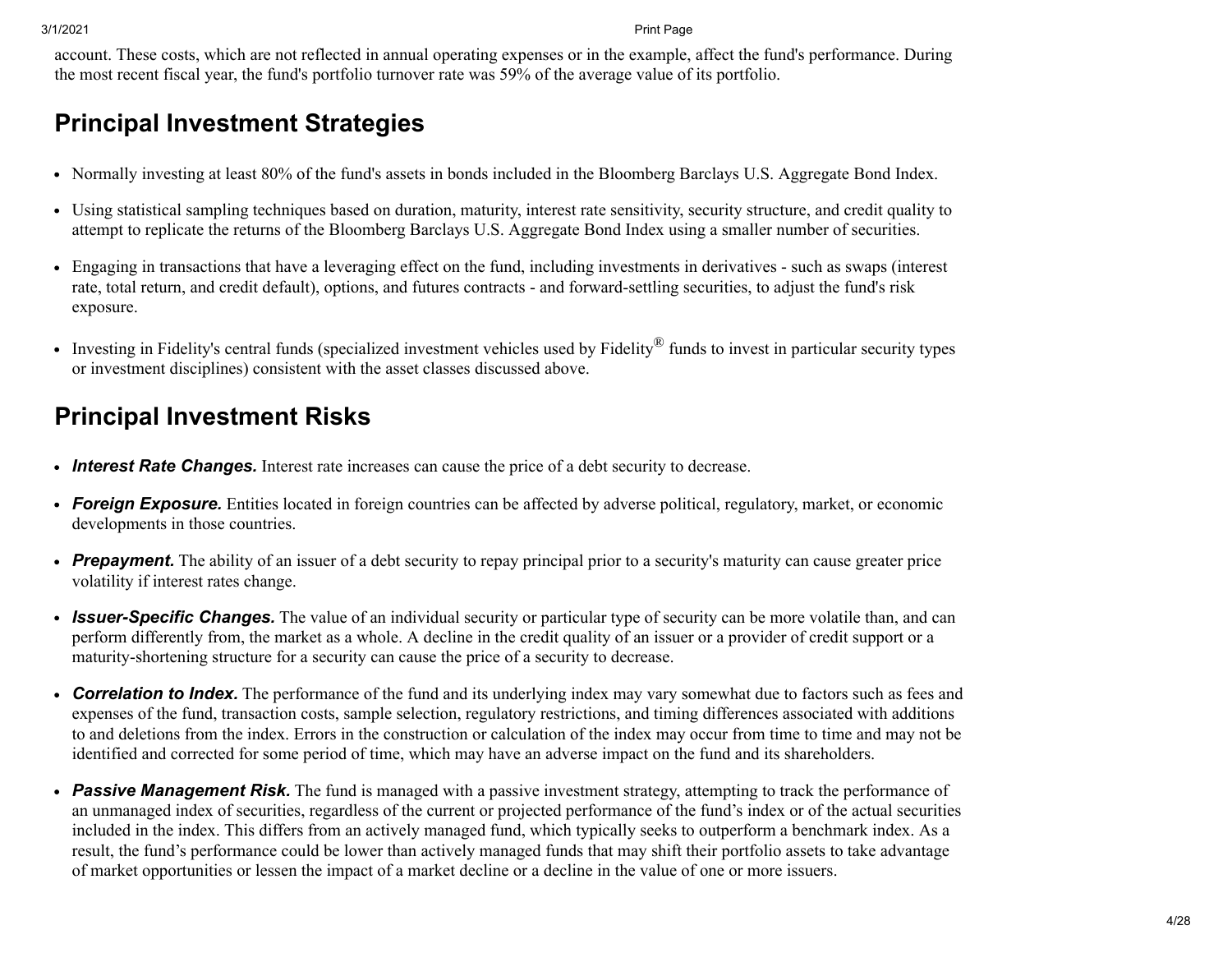*Leverage Risk.* Leverage can increase market exposure, magnify investment risks, and cause losses to be realized more quickly.

An investment in the fund is not a deposit of a bank and is not insured or guaranteed by the Federal Deposit Insurance Corporation or any other government agency. Unlike individual debt securities, which typically pay principal at maturity, the value of an investment in the fund will fluctuate. You could lose money by investing in the fund.

# **Performance**

The following information is intended to help you understand the risks of investing in the fund. The information illustrates the changes in the performance of the fund's shares from year to year and compares the performance of the fund's shares to the performance of a securities market index over various periods of time. The index description appears in the "Additional Index Information" section of the prospectus. Past performance (before and after taxes) is not an indication of future performance.

Visit www.fidelity.com for more recent performance information.

#### **Year-by-Year Returns\***



 $-10$ 

| During the periods shown in the chart: | Returns    | Quarter ended      |
|----------------------------------------|------------|--------------------|
| Highest Quarter Return                 | 3.95%      | September 30, 2011 |
| Lowest Quarter Return                  | $(3.14)\%$ | December 31, 2016  |
| Year-to-Date Return                    | $6.99\%$   | September 30, 2020 |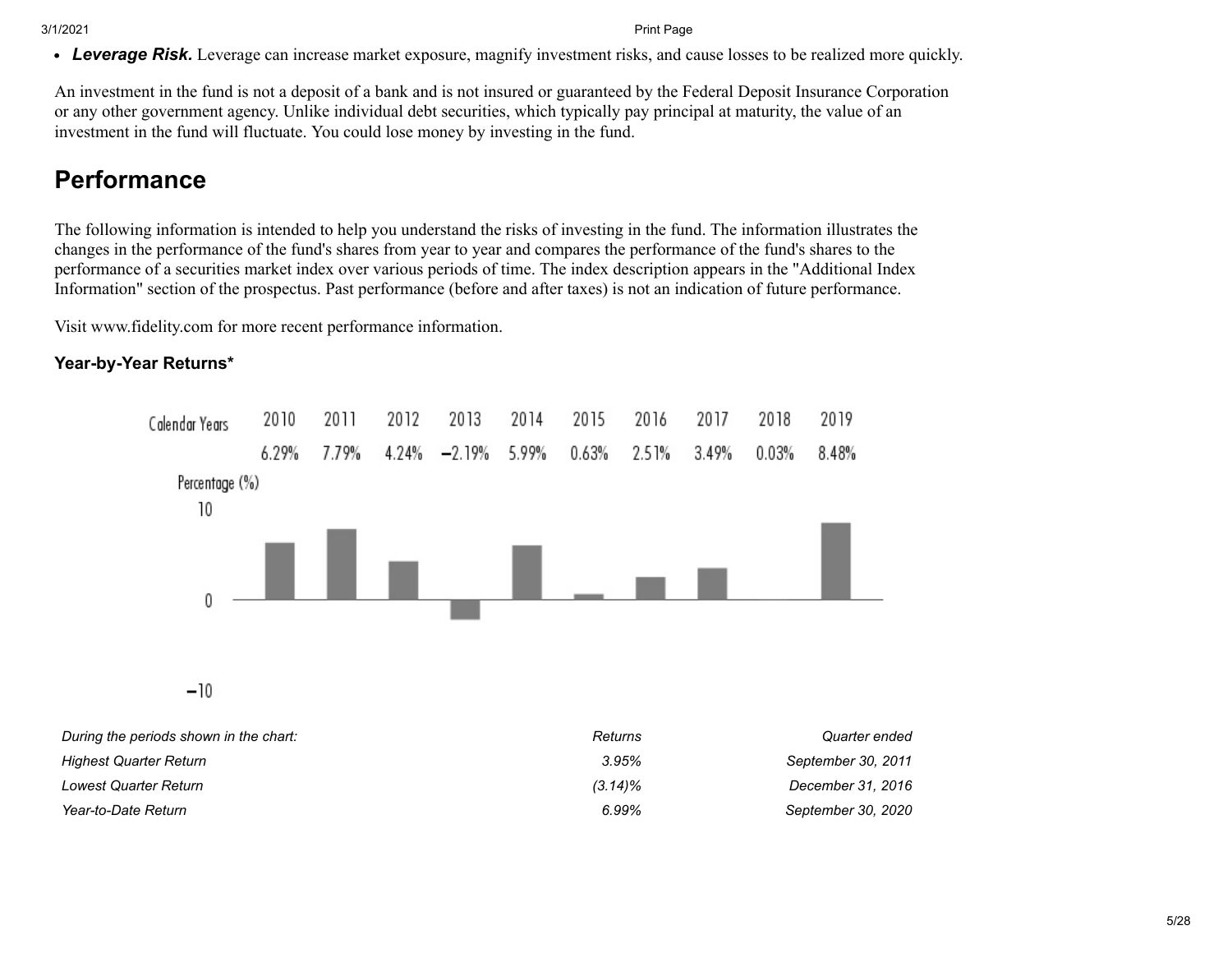\*The initial offering of Fidelity® U.S. Bond Index Fund (formerly named Institutional Premium Class) took place on May 4, 2011. Returns prior to May 4, 2011 are those of the former Premium Class and have not been restated to reflect current expenses.

### **Average Annual Returns\***

After-tax returns are calculated using the historical highest individual federal marginal income tax rates, but do not reflect the impact of state or local taxes. Actual after-tax returns may differ depending on your individual circumstances. The after-tax returns shown are not relevant if you hold your shares in a retirement account or in another tax-deferred arrangement, such as an employee benefit plan (profit sharing, 401(k), or 403(b) plan). Return After Taxes on Distributions and Sale of Fund Shares may be higher than other returns for the same period due to a tax benefit of realizing a capital loss upon the sale of fund shares.

| For the periods ended December 31, 2019                                                              | Past 1 year | Past 5 years | Past 10 Years |  |
|------------------------------------------------------------------------------------------------------|-------------|--------------|---------------|--|
| Fidelity® U.S. Bond Index Fund                                                                       |             |              |               |  |
| <b>Return Before Taxes</b>                                                                           | 8.48%       | 2.99%        | 3.67%         |  |
| <b>Return After Taxes on Distributions</b>                                                           | 7.29%       | 1.85%        | 2.53%         |  |
| Return After Taxes on Distributions and Sale of Fund Shares                                          | 5.00%       | 1.77%        | 2.37%         |  |
| Bloomberg Barclays U.S. Aggregate Bond Index<br>(reflects no deduction for fees, expenses, or taxes) | 8.72%       | $3.05\%$     | 3.75%         |  |

\*The initial offering of Fidelity® U.S. Bond Index Fund (formerly named Institutional Premium Class) took place on May 4, 2011. Returns prior to May 4, 2011 are those of the former Premium Class and have not been restated to reflect current expenses.

# **Investment Adviser**

Fidelity Management & Research Company LLC (FMR) (the Adviser) is the fund's manager. Other investment advisers serve as sub-advisers for the fund.

# **Portfolio Manager(s)**

Brandon Bettencourt (co-manager) has managed the fund since May 2014.

Richard Munclinger (co-manager) has managed the fund since October 2020.

# **Purchase and Sale of Shares**

You may buy or sell shares through a Fidelity<sup>®</sup> brokerage or mutual fund account, through a retirement account, or through an investment professional. You may buy or sell shares in various ways: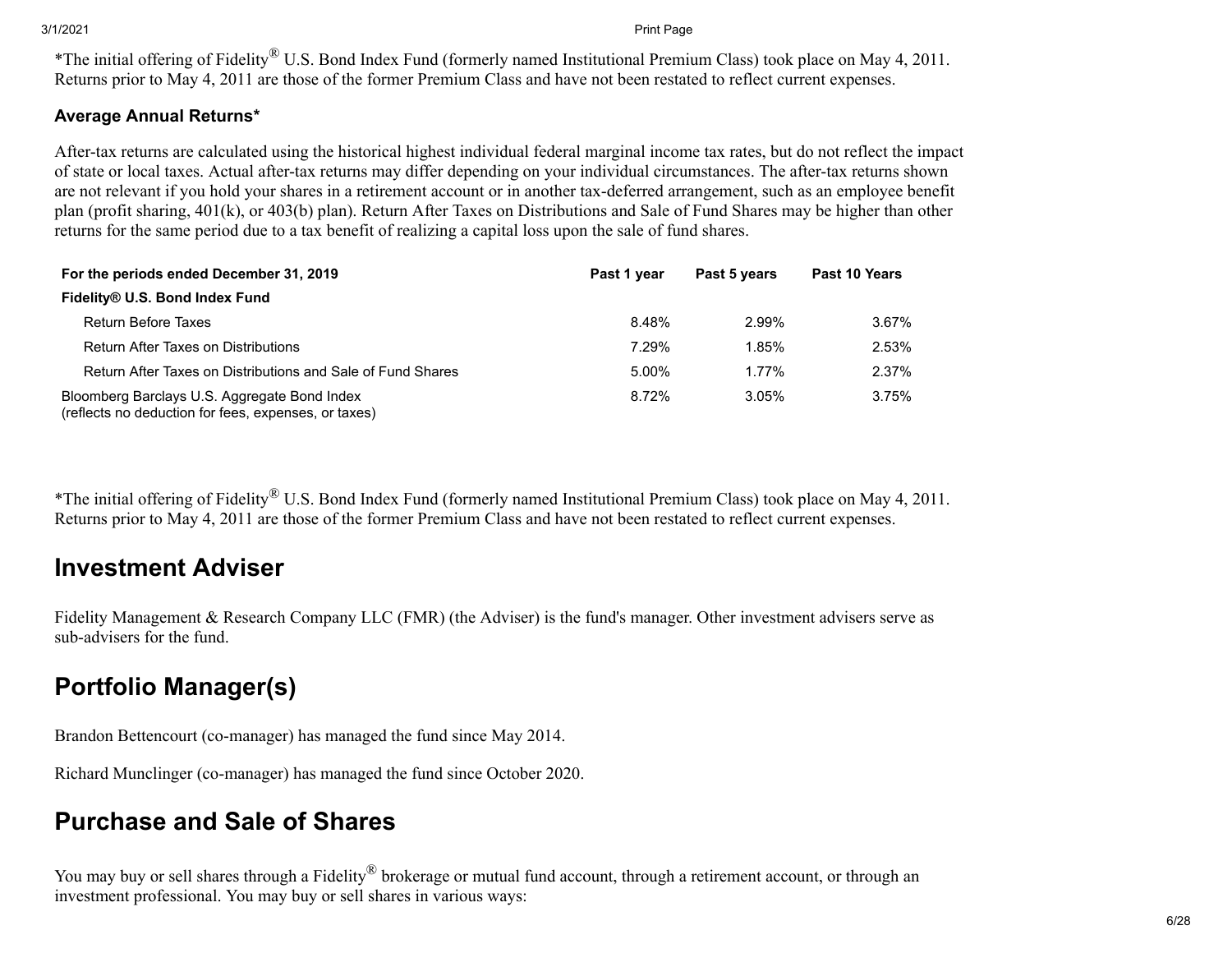**Internet**

**www.fidelity.com**

**Phone**

**Fidelity Automated Service Telephone (FAST®) 1-800-544-5555**

**To reach a Fidelity representative 1-800-544-6666**

**Mail**

**Additional purchases:**

**Redemptions:**

**Fidelity Investments P.O. Box 770001 Cincinnati, OH 45277-0003** **Fidelity Investments P.O. Box 770001 Cincinnati, OH 45277-0035**

**TDD- Service for the Deaf and Hearing Impaired**

#### **1-800-544-0118**

The price to buy one share is its net asset value per share (NAV). Shares will be bought at the NAV next calculated after an order is received in proper form.

The price to sell one share is its NAV. Shares will be sold at the NAV next calculated after an order is received in proper form.

The fund is open for business each day the New York Stock Exchange (NYSE) is open.

There is no purchase minimum for fund shares.

# **Tax Information**

Distributions you receive from the fund are subject to federal income tax and generally will be taxed as ordinary income or capital gains, and may also be subject to state or local taxes, unless you are investing through a tax-advantaged retirement account (in which case you may be taxed later, upon withdrawal of your investment from such account).

# **Payments to Broker-Dealers and Other Financial Intermediaries**

The fund, the Adviser, Fidelity Distributors Company LLC (FDC), and/or their affiliates may pay intermediaries, which may include banks, broker-dealers, retirement plan sponsors, administrators, or service-providers (who may be affiliated with the Adviser or FDC), for the sale of fund shares and related services. These payments may create a conflict of interest by influencing your intermediary and your investment professional to recommend the fund over another investment. Ask your investment professional or visit your intermediary's web site for more information.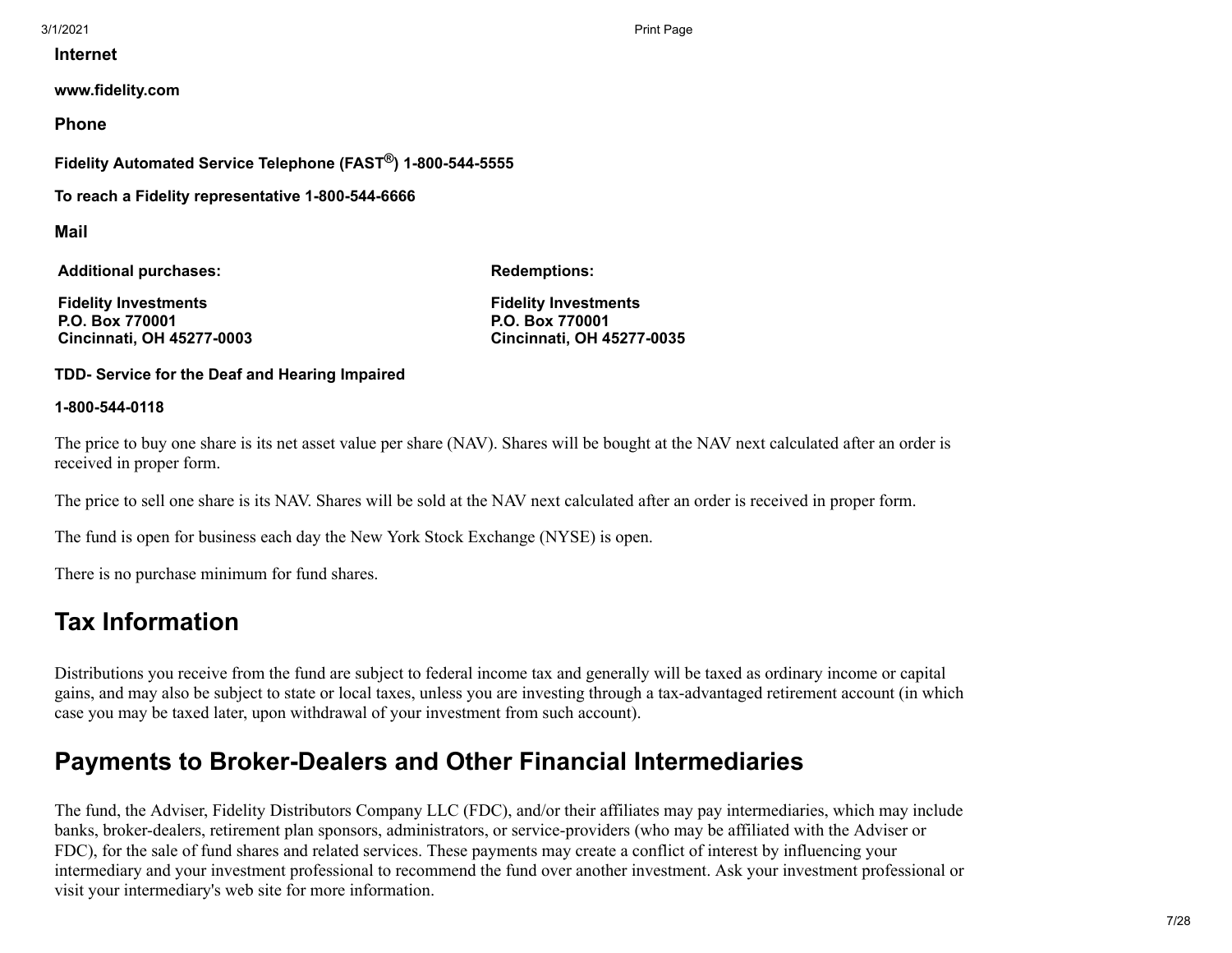# **Fund Basics**

# <span id="page-7-0"></span>**Investment Details**

### *Investment Objective*

**Fidelity® U.S. Bond Index Fund** seeks to provide investment results that correspond to the aggregate price and interest performance of the debt securities in the Bloomberg Barclays U.S. Aggregate Bond Index.

### *Principal Investment Strategies*

The Adviser normally invests at least 80% of the fund's assets in bonds included in the Bloomberg Barclays U.S. Aggregate Bond Index. The index is composed of U.S. dollar denominated, investment-grade fixed-rate debt issues, including government, corporate, asset-backed, and mortgage-backed securities.

The Adviser may use statistical sampling techniques to attempt to replicate the returns of the index using a smaller number of securities. Statistical sampling techniques attempt to match the investment characteristics of the index and the fund by taking into account such factors as duration, maturity, interest rate sensitivity, security structure, and credit quality. The Adviser expects the fund's investments will approximate the broad market sector weightings of the index within a range of  $\pm 10\%$ .

The fund may not track the index because differences between the index and the fund's portfolio can cause differences in performance. In addition, expenses and transaction costs, the size and frequency of cash flows into and out of the fund, and differences between how and when the fund and the index are valued can cause differences in performance.

The Adviser may engage in transactions that have a leveraging effect on the fund, including investments in derivatives, regardless of whether the fund may own the asset, instrument, or components of the index underlying the derivative, and forward-settling securities. The Adviser may invest a significant portion of the fund's assets in these types of investments. If the fund invests a significant portion of its assets in derivatives, its investment exposure could far exceed the value of its portfolio securities and its investment performance could be primarily dependent upon securities it does not own. The fund's derivative investments may include interest rate swaps, total return swaps, credit default swaps, options (including options on futures and swaps), and futures contracts (both long and short positions) on securities, other instruments, and indexes. Depending on the Adviser's outlook and market conditions, the Adviser may engage in these transactions to increase or decrease the fund's exposure to changing security prices, interest rates, credit qualities, or other factors that affect security values, or to gain or reduce exposure to an asset, instrument, or index.

To earn additional income for the fund, the Adviser may use a trading strategy that involves selling (or buying) mortgage securities and simultaneously agreeing to purchase (or sell) mortgage securities on a later date at a set price. This trading strategy may increase interest rate exposure and result in an increased portfolio turnover rate which increases transaction costs and may increase taxable gains.

The Adviser uses central funds to help invest the fund's assets. Central funds are specialized investment vehicles designed to be used by Fidelity<sup>®</sup> funds. Fidelity uses them to invest in particular security types or investment disciplines; for example, rather than buy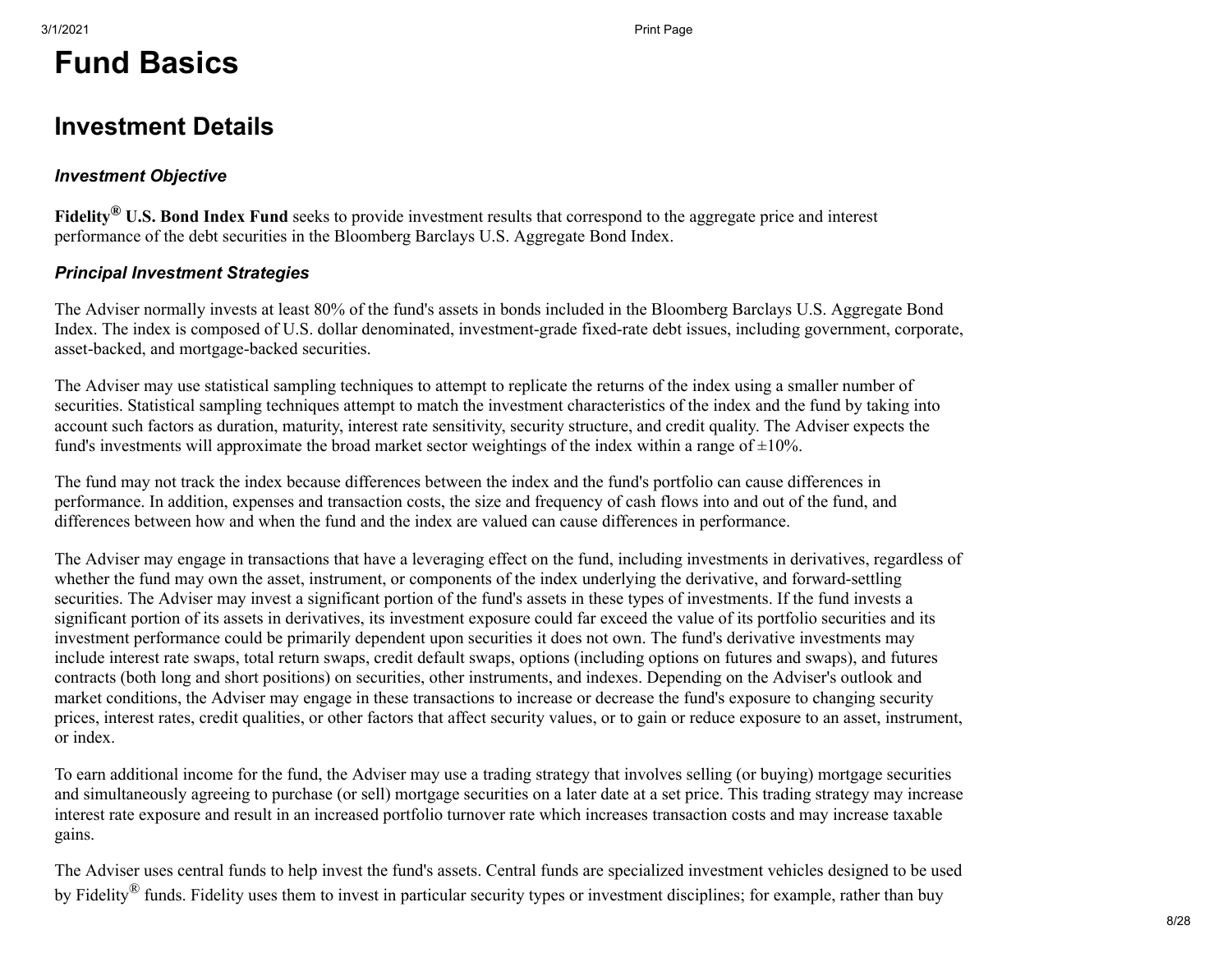bonds directly, the fund may invest in a central fund that buys bonds. Fidelity does not charge any additional management fees for central funds. Central funds offer exposure to some or all of the following types of investment-grade and lower-quality debt securities (those of less than investment-grade quality, also referred to as high yield debt securities or junk bonds): corporate bonds, mortgage and other asset-backed securities, floating rate loans, and BB-rated securities. Central funds may also focus on other types of securities.

If the Adviser's strategies do not work as intended, the fund may not achieve its objective.

### *Description of Principal Security Types*

*Debt securities* are used by issuers to borrow money. The issuer usually pays a fixed, variable, or floating rate of interest, and must repay the amount borrowed, usually at the maturity of the security. Some debt securities, such as zero coupon bonds, do not pay current interest but are sold at a discount from their face values. Debt securities include corporate bonds, government securities (including Treasury securities), repurchase agreements, money market securities, mortgage and other asset-backed securities, loans and loan participations, and other securities believed to have debt-like characteristics, including hybrids and synthetic securities.

*Derivatives* are investments whose values are tied to an underlying asset, instrument, currency, or index. Derivatives include futures, options, forwards, and swaps, such as interest rate swaps (exchanging a floating rate for a fixed rate), total return swaps (exchanging a floating rate for the total return of an index, security, or other instrument or investment) and credit default swaps (buying or selling credit default protection).

*Forward-settling securities* involve a commitment to purchase or sell specific securities when issued, or at a predetermined price or yield. When a fund does not already own or have the right to obtain securities equivalent in kind and amount, a commitment to sell securities is equivalent to a short sale. Payment and delivery take place after the customary settlement period.

*Central funds* are special types of investment vehicles created by Fidelity for use by Fidelity® funds and other advisory clients. Central funds incur certain costs related to their investment activity (such as custodial fees and expenses), but do not pay additional management fees. The investment results of the portions of the fund's assets invested in the central funds will be based upon the investment results of those funds.

### *Principal Investment Risks*

Many factors affect the fund's performance. Developments that disrupt global economies and financial markets, such as pandemics and epidemics, may magnify factors that affect a fund's performance. The fund's share price and yield change daily based on changes in market conditions and interest rates and in response to other economic, political, or financial developments. The fund's reaction to these developments will be affected by the types and maturities of securities in which the fund invests, the financial condition, industry and economic sector, and geographic location of an issuer, and the fund's level of investment in the securities of that issuer. Unlike individual debt securities, which typically pay principal at maturity, the value of an investment in the fund will fluctuate. When you sell your shares they may be worth more or less than what you paid for them, which means that you could lose money by investing in the fund.

The following factors can significantly affect the fund's performance: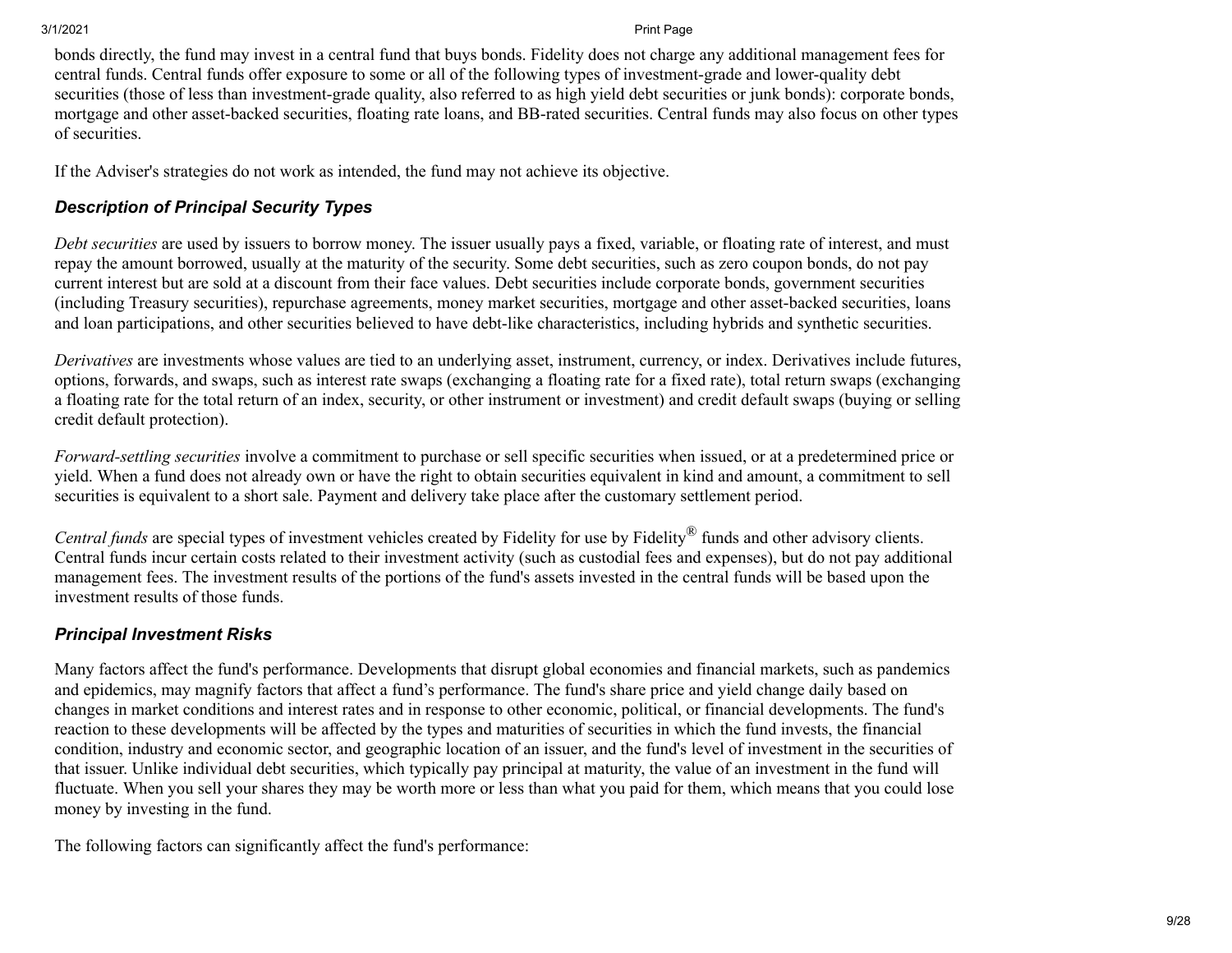*Interest Rate Changes.* Debt securities, including money market securities, have varying levels of sensitivity to changes in interest rates. In general, the price of a debt security can fall when interest rates rise and can rise when interest rates fall. Securities with longer maturities and certain types of securities, such as mortgage securities and the securities of issuers in the financial services sector, can be more sensitive to interest rate changes, meaning the longer the maturity of a security, the greater the impact a change in interest rates could have on the security's price. Short-term and long-term interest rates do not necessarily move in the same amount or the same direction. Short-term securities tend to react to changes in short-term interest rates, and long-term securities tend to react to changes in long-term interest rates. Securities with floating interest rates can be less sensitive to interest rate changes, but may decline in value if their interest rates do not rise as much as interest rates in general. Securities whose payment at maturity is based on the movement of all or part of an index and inflation-protected debt securities may react differently from other types of debt securities. The discontinuation and replacement of London Interbank Offered Rate (LIBOR) (an indicative measure of the average interest rate at which major global banks could borrow from one another) and other benchmark rates may have a significant impact on the financial markets and may adversely impact a fund's performance.

*Foreign Exposure*. Foreign securities and securities issued by U.S. entities with substantial foreign operations can involve additional risks relating to political, economic, or regulatory conditions in foreign countries. All of these factors can make foreign investments more volatile than U.S. investments.

Global economies and financial markets are becoming increasingly interconnected, which increases the possibilities that conditions in one country or region might adversely impact issuers or providers in, or foreign exchange rates with, a different country or region.

*Prepayment*. Many types of debt securities, including mortgage securities, are subject to prepayment risk. Prepayment risk occurs when the issuer of a security can repay principal prior to the security's maturity. Securities subject to prepayment can offer less potential for gains during a declining interest rate environment and similar or greater potential for loss in a rising interest rate environment. In addition, the potential impact of prepayment features on the price of a debt security can be difficult to predict and result in greater volatility.

*Issuer-Specific Changes.* Changes in the financial condition of an issuer or counterparty, changes in specific economic or political conditions that affect a particular type of security or issuer, and changes in general economic or political conditions can increase the risk of default by an issuer or counterparty, which can affect a security's or instrument's credit quality or value. Entities providing credit support or a maturity-shortening structure also can be affected by these types of changes, and if the structure of a security fails to function as intended, the security could decline in value. Lower-quality debt securities (those of less than investment-grade quality, also referred to as high yield debt securities or junk bonds) tend to be more sensitive to these changes than higher-quality debt securities.

*Correlation to Index.* The performance of the fund and its index may vary somewhat due to factors such as fees and expenses of the fund, transaction costs, imperfect correlation between the fund's securities and those in its index, timing differences associated with additions to and deletions from its index, and changes in the component securities. In addition, the fund may not be able to invest in certain securities in its index or invest in them in the exact proportions in which they are represented in the index due to regulatory restrictions. The fund may not be fully invested at times, either as a result of cash flows into the fund or as a result of reserves of cash held by the fund to meet redemptions. The use of sampling techniques or futures or other derivative positions may affect the fund's ability to achieve close correlation with its index. Errors in the construction or calculation of the index may occur from time to time and may not be identified and corrected for some period of time, which may have an adverse impact on the fund and its shareholders.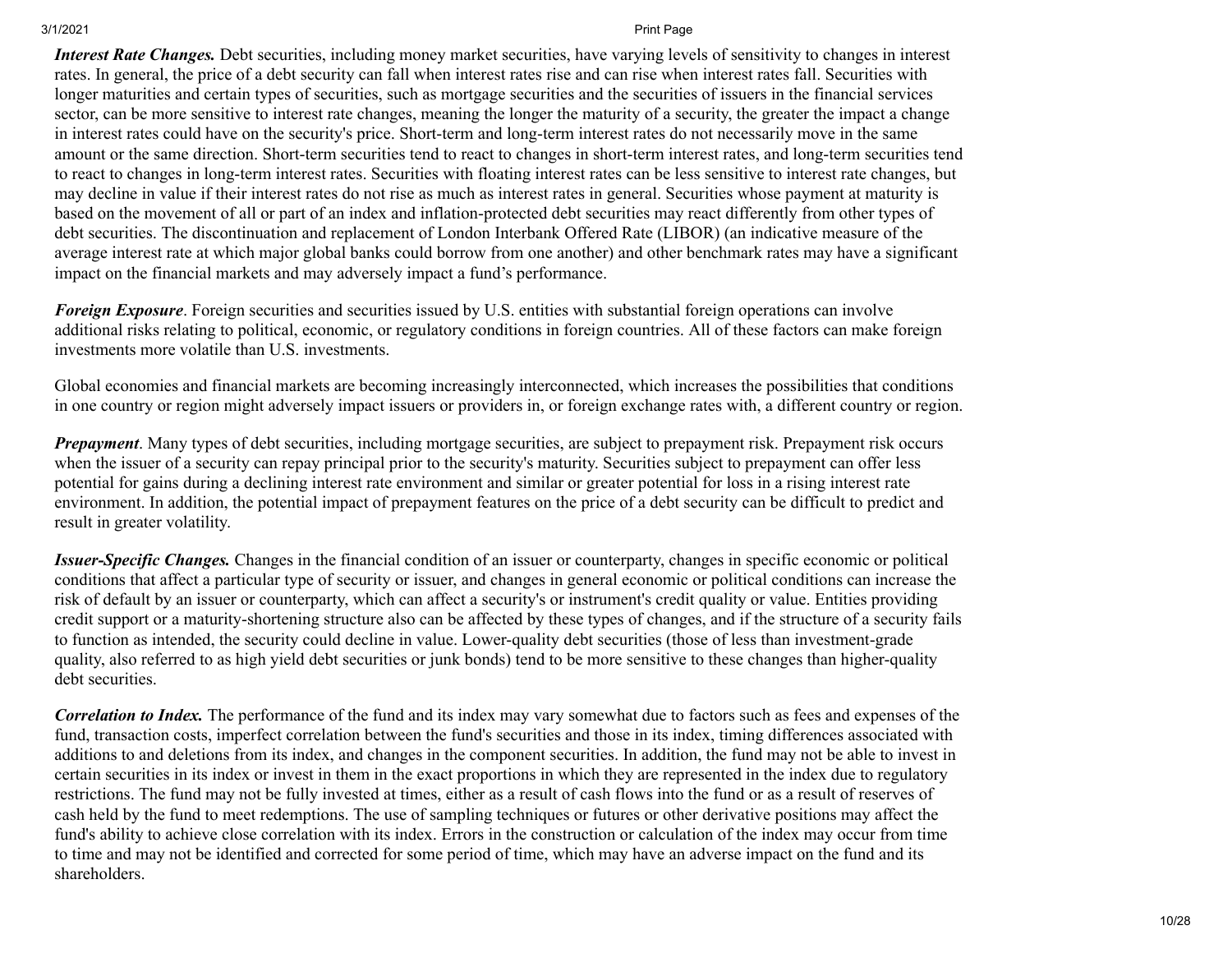*Passive Management Risk.* An index fund is managed with a passive investment strategy, attempting to track the performance of an unmanaged index of securities, regardless of the current or projected performance of the fund's index or of the actual securities included in the index. This differs from an actively managed fund, which typically seeks to outperform a benchmark index. As a result, an index fund's performance could be lower than actively managed funds that may shift their portfolio assets to take advantage of market opportunities or lessen the impact of a market decline or a decline in the value of one or more issuers. The structure and composition of an index fund's index will affect the performance, volatility, and risk of the index and, consequently, the performance, volatility, and risk of the fund.

*Leverage Risk*. Derivatives, forward-settling securities, and short sale transactions involve leverage because they can provide investment exposure in an amount exceeding the initial investment. Leverage can magnify investment risks and cause losses to be realized more quickly. A small change in the underlying asset, instrument, or index can lead to a significant loss. Assets segregated to cover these transactions may decline in value and are not available to meet redemptions. Forward-settling securities and short sale transactions also involve the risk that a security will not be issued, delivered, available for purchase, or paid for when anticipated. An increase in the market price of securities sold short will result in a loss. Government legislation or regulation could affect the use of these transactions and could limit a fund's ability to pursue its investment strategies.

### *Fundamental Investment Policies*

The following is fundamental, that is, subject to change only by shareholder approval:

**Fidelity® U.S. Bond Index Fund** seeks to provide investment results that correspond to the aggregate price and interest performance of the debt securities in the Bloomberg Barclays U.S. Aggregate Bond Index.

### *Shareholder Notice*

The following is subject to change only upon 60 days' prior notice to shareholders:

**Fidelity® U.S. Bond Index Fund** normally invests at least 80% of its assets in bonds included in the Bloomberg Barclays U.S. Aggregate Bond Index.

# <span id="page-10-0"></span>**Valuing Shares**

The fund is open for business each day the NYSE is open.

The NAV is the value of a single share. Fidelity normally calculates NAV as of the close of business of the NYSE, normally 4:00 p.m. Eastern time. The fund's assets normally are valued as of this time for the purpose of computing NAV.

NAV is not calculated and the fund will not process purchase and redemption requests submitted on days when the fund is not open for business. The time at which shares are priced and until which purchase and redemption orders are accepted may be changed as permitted by the Securities and Exchange Commission (SEC).

To the extent that the fund's assets are traded in other markets on days when the fund is not open for business, the value of the fund's assets may be affected on those days. In addition, trading in some of the fund's assets may not occur on days when the fund is open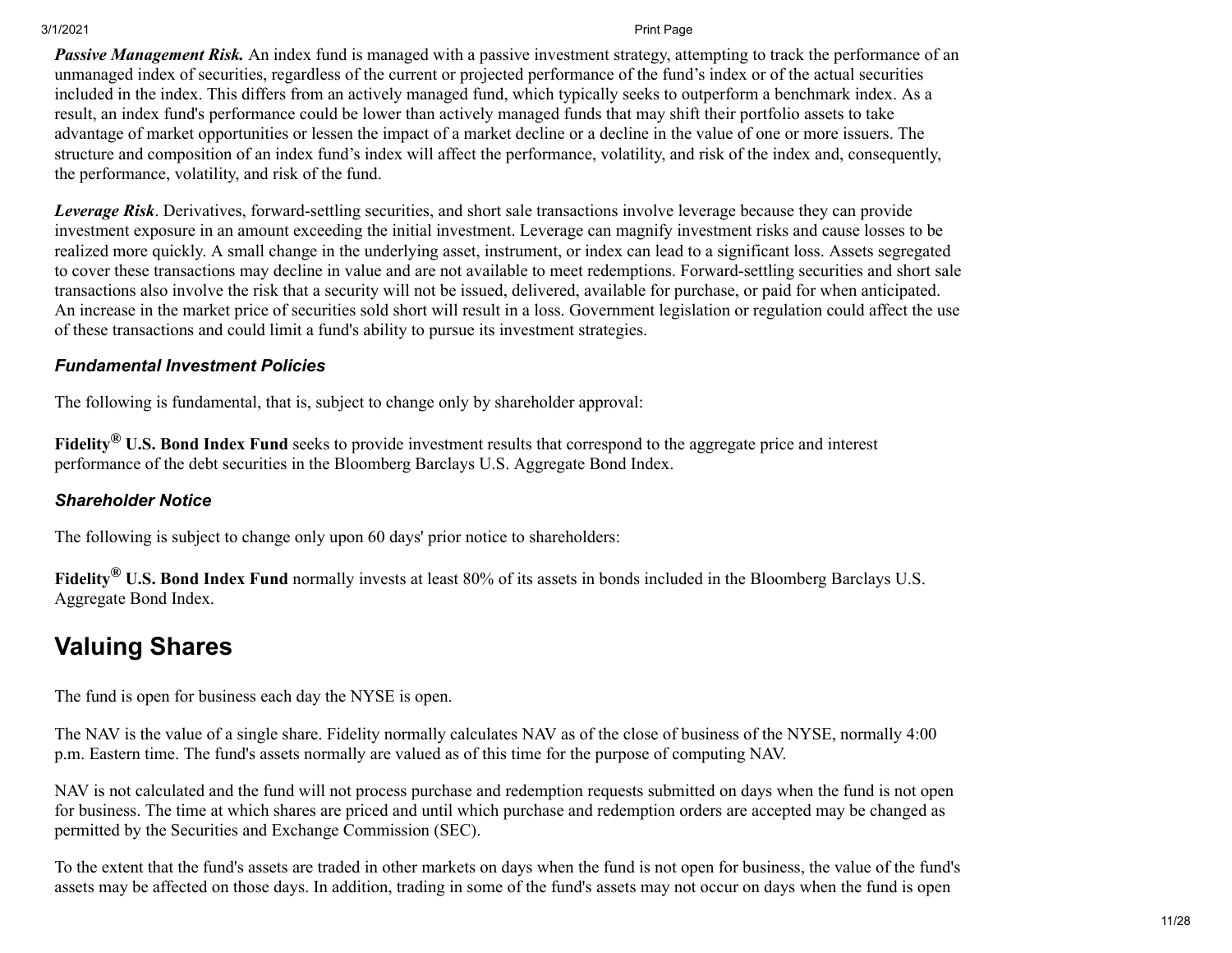#### for business.

NAV is calculated using the values of the underlying central funds in which the fund invests. Shares of underlying central funds are valued at their respective NAVs. Other assets are valued primarily on the basis of market quotations, official closing prices, or information furnished by a pricing service. Certain short-term securities are valued on the basis of amortized cost. If market quotations, official closing prices, or information furnished by a pricing service are not readily available or, in the Adviser's opinion, are deemed unreliable for a security, then that security will be fair valued in good faith by the Adviser in accordance with applicable fair value pricing policies. For example, if, in the Adviser's opinion, a security's value has been materially affected by events occurring before a fund's pricing time but after the close of the exchange or market on which the security is principally traded, then that security will be fair valued in good faith by the Adviser in accordance with applicable fair value pricing policies. Fair value pricing will be used for high yield debt securities when available pricing information is determined to be stale or for other reasons not to accurately reflect fair value.

Arbitrage opportunities may exist when trading in a portfolio security or securities is halted and does not resume before a fund calculates its NAV. These arbitrage opportunities may enable short-term traders to dilute the NAV of long-term investors. Securities trading in overseas markets present time zone arbitrage opportunities when events affecting portfolio security values occur after the close of the overseas markets but prior to the close of the U.S. market. Fair valuation of a fund's portfolio securities can serve to reduce arbitrage opportunities available to short-term traders, but there is no assurance that fair value pricing policies will prevent dilution of NAV by short-term traders.

Policies regarding excessive trading may not be effective to prevent short-term NAV arbitrage trading, particularly in regard to omnibus accounts.

Fair value pricing is based on subjective judgments and it is possible that the fair value of a security may differ materially from the value that would be realized if the security were sold.

# **Shareholder Information**

# <span id="page-11-0"></span>**Additional Information about the Purchase and Sale of Shares**

As used in this prospectus, the term "shares" generally refers to the shares offered through this prospectus.

# **General Information**

### **Information on Fidelity**

Fidelity Investments was established in 1946 to manage one of America's first mutual funds. Today, Fidelity is one of the world's largest providers of financial services.

In addition to its mutual fund business, the company operates one of America's leading brokerage firms, Fidelity Brokerage Services LLC. Fidelity is also a leader in providing tax-advantaged retirement plans for individuals investing on their own or through their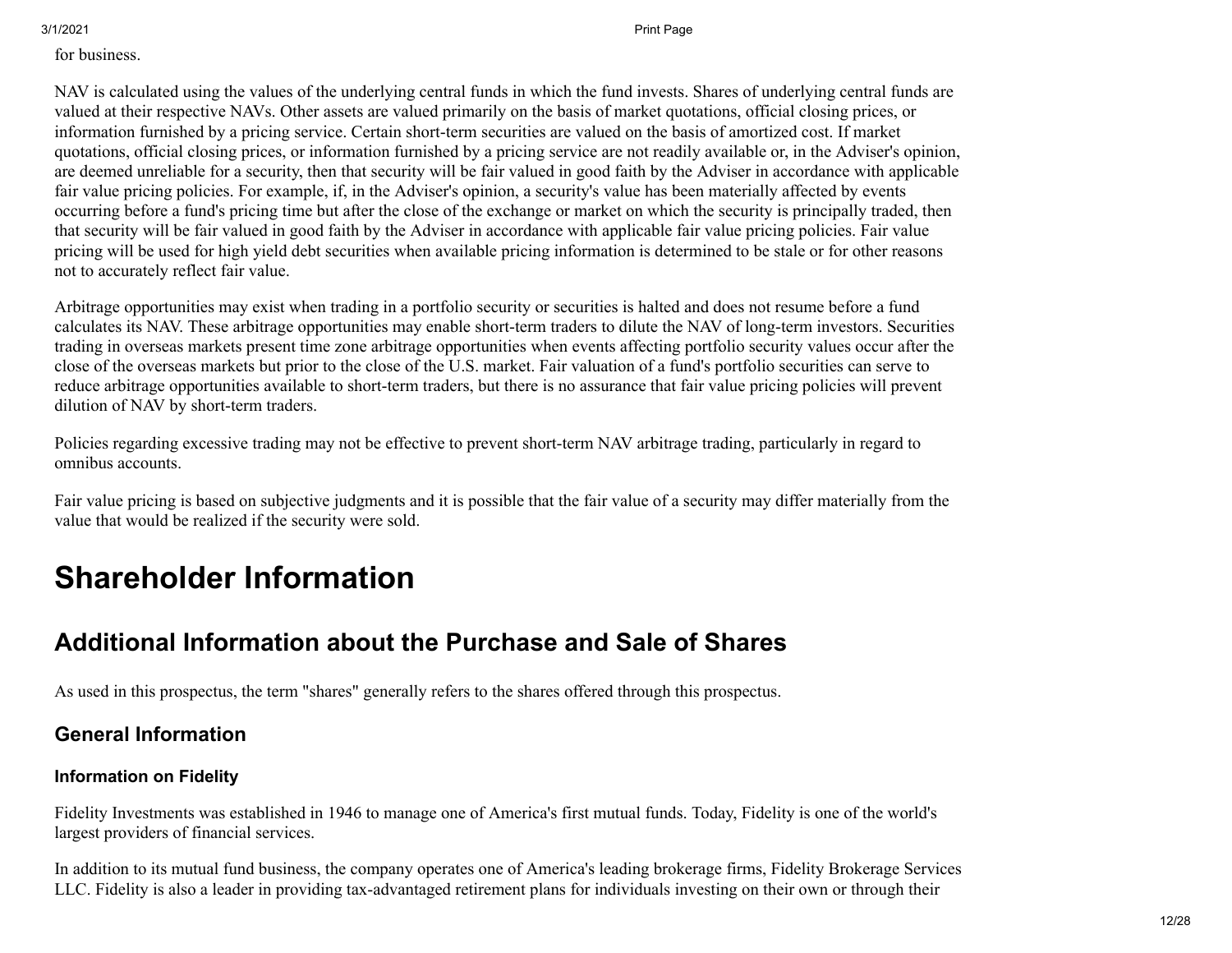employer.

### **Ways to Invest**

Subject to the purchase and sale requirements stated in this prospectus, you may buy or sell shares through a Fidelity® brokerage account or a Fidelity<sup>®</sup> mutual fund account. If you buy or sell shares (other than by exchange) through a Fidelity<sup>®</sup> brokerage account, your transactions generally involve your Fidelity<sup>®</sup> brokerage core (a settlement vehicle included as part of your Fidelity<sup>®</sup> brokerage account).

If you do not currently have a Fidelity<sup>®</sup> brokerage account or a Fidelity<sup>®</sup> mutual fund account and would like to invest in a fund, you may need to complete an application. For more information about a Fidelity® brokerage account or a Fidelity® mutual fund account, please visit Fidelity's web site at www.fidelity.com, call 1-800-FIDELITY, or visit a Fidelity Investor Center (call 1-800- 544-9797 for the center nearest you).

You may also buy or sell shares through a retirement account (such as an IRA or an account funded through salary deduction) or an investment professional. Retirement specialists are available at 1-800-544-4774 to answer your questions about Fidelity® retirement products. If you buy or sell shares through a retirement account or an investment professional, the procedures for buying, selling, and exchanging shares and the account features, policies, and fees may differ from those discussed in this prospectus. Fees in addition to those discussed in this prospectus may apply. For example, you may be charged a transaction fee if you buy or sell shares through a non-Fidelity broker or other investment professional.

### **Information on Placing Orders**

You should include the following information with any order:

- Your name
- Your account number
- Type of transaction requested  $\bullet$
- Name(s) of fund(s) and class(es)
- Dollar amount or number of shares  $\bullet$

Certain methods of contacting Fidelity may be unavailable or delayed (for example, during periods of unusual market activity). In addition, the level and type of service available may be restricted.

## **Frequent Purchases and Redemptions**

The fund may reject for any reason, or cancel as permitted or required by law, any purchase or exchange, including transactions deemed to represent excessive trading, at any time.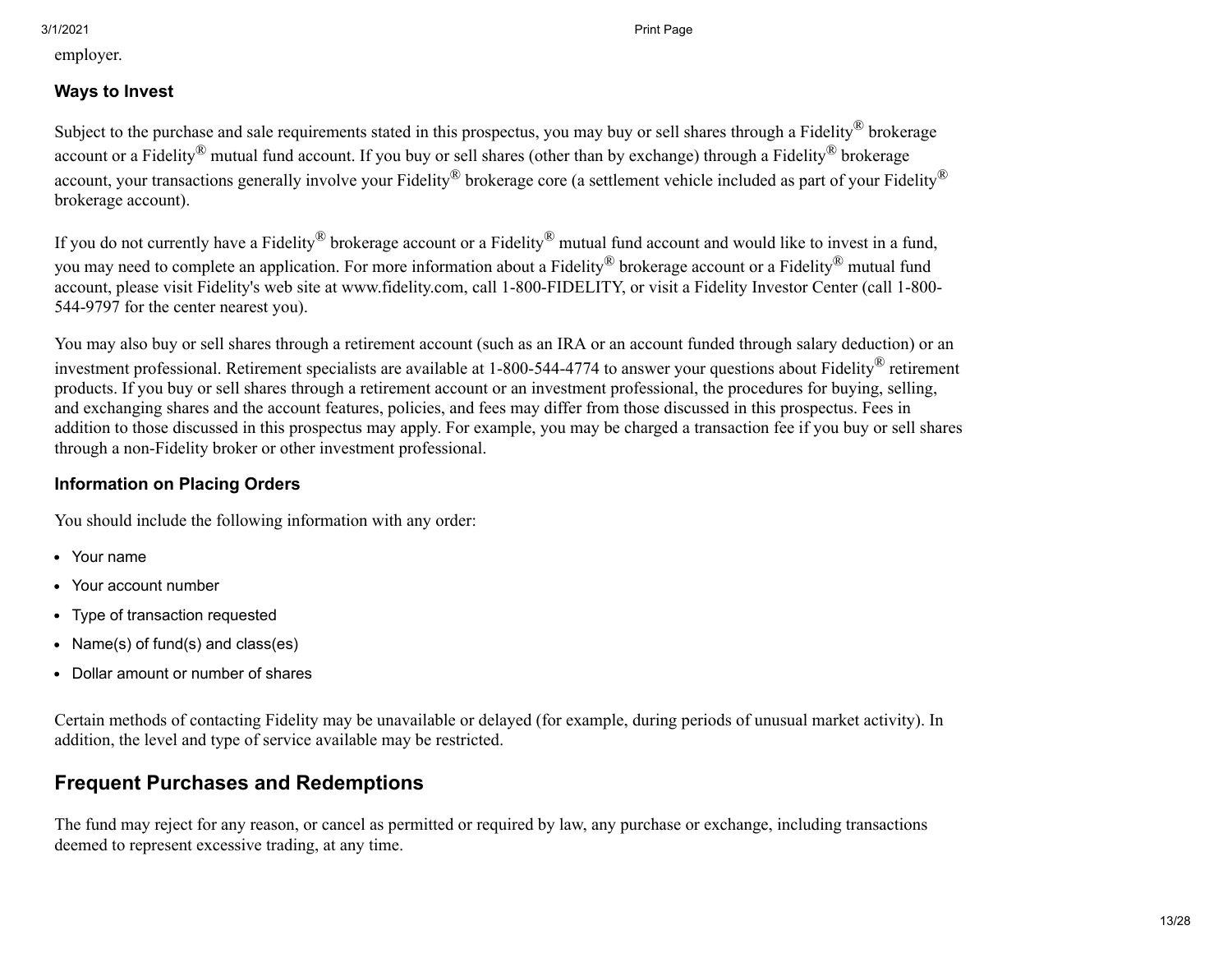Excessive trading of fund shares can harm shareholders in various ways, including reducing the returns to long-term shareholders by increasing costs to the fund (such as brokerage commissions or spreads paid to dealers who sell money market instruments), disrupting portfolio management strategies, and diluting the value of the shares in cases in which fluctuations in markets are not fully priced into the fund's NAV.

The fund reserves the right at any time to restrict purchases or exchanges or impose conditions that are more restrictive on excessive trading than those stated in this prospectus.

## **Excessive Trading Policy**

The Board of Trustees has adopted policies designed to discourage excessive trading of fund shares. Excessive trading activity in a fund is measured by the number of roundtrip transactions in a shareholder's account and each class of a multiple class fund is treated separately. A roundtrip transaction occurs when a shareholder sells fund shares (including exchanges) within 30 days of the purchase date.

Shareholders with two or more roundtrip transactions in a single fund within a rolling 90-day period will be blocked from making additional purchases or exchange purchases of the fund for 85 days. Shareholders with four or more roundtrip transactions across all Fidelity<sup>®</sup> funds within any rolling 12-month period will be blocked for at least 85 days from additional purchases or exchange purchases across all Fidelity® funds. Any roundtrip within 12 months of the expiration of a multi-fund block will initiate another multi-fund block. Repeat offenders may be subject to long-term or permanent blocks on purchase or exchange purchase transactions in any account under the shareholder's control at any time. In addition to enforcing these roundtrip limitations, the fund may in its discretion restrict, reject, or cancel any purchases or exchanges that, in the Adviser's opinion, may be disruptive to the management of the fund or otherwise not be in the fund's interests.

### **Exceptions**

The following transactions are exempt from the fund's excessive trading policy described above: (i) systematic withdrawal and/or contribution programs, (ii) mandatory retirement distributions, (iii) transactions initiated by a plan sponsor or sponsors of certain employee benefit plans or other related accounts, (iv) transactions within a qualified advisory program, and (v) transactions initiated by the trustee or adviser to a donor-advised charitable gift fund, qualified fund of fund(s), or other strategy funds.

A qualified advisory program is one that demonstrates to Fidelity that the program has investment strategies and trading policies designed to protect the interests of long-term investors and meets specific criteria outlined by Fidelity.

A qualified fund of fund(s) is a mutual fund, qualified tuition program, or other strategy fund consisting of qualified plan assets that either applies the fund's excessive trading policies to shareholders at the fund of fund(s) level, or demonstrates that the fund of fund(s) has an investment strategy coupled with policies designed to control frequent trading that are reasonably likely to be effective as determined by the fund's Treasurer.

Fidelity may choose not to monitor transactions below certain dollar value thresholds.

### **Omnibus Accounts**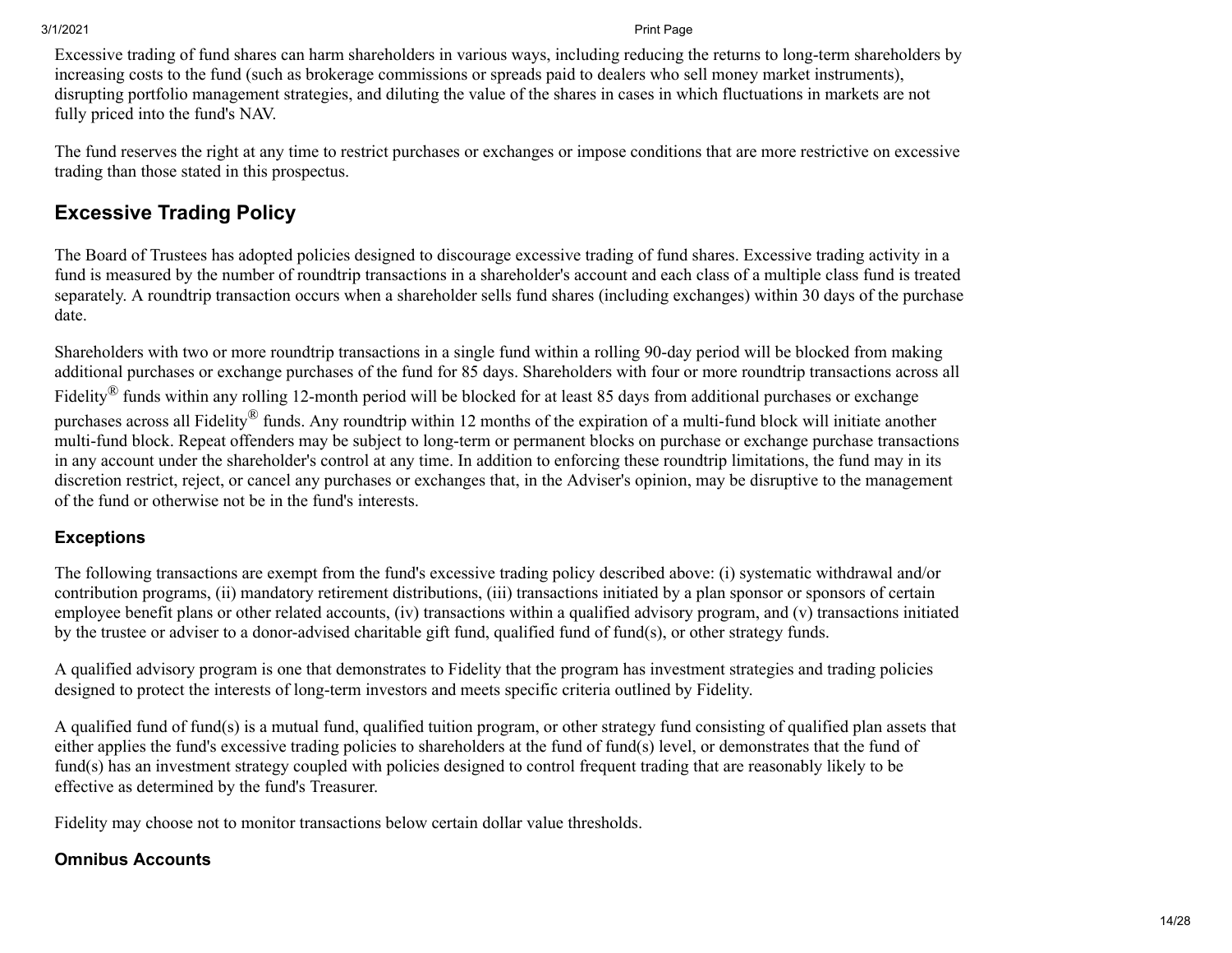Omnibus accounts, in which shares are held in the name of an intermediary on behalf of multiple investors, are a common form of holding shares among retirement plans and financial intermediaries such as brokers, advisers, and third-party administrators. Individual trades in omnibus accounts are often not disclosed to the fund, making it difficult to determine whether a particular shareholder is engaging in excessive trading. Excessive trading in omnibus accounts is likely to go undetected by the fund and may increase costs to the fund and disrupt its portfolio management.

Under policies adopted by the Board of Trustees, intermediaries will be permitted to apply the fund's excessive trading policy (described above), or their own excessive trading policy if approved by the Adviser. In these cases, the fund will typically not request or receive individual account data but will rely on the intermediary to monitor trading activity in good faith in accordance with its or the fund's policies. Reliance on intermediaries increases the risk that excessive trading may go undetected. For other intermediaries, the fund will generally monitor trading activity at the omnibus account level to attempt to identify disruptive trades. The fund may request transaction information, as frequently as daily, from any intermediary at any time, and may apply the fund's policy to transactions that exceed thresholds established by the Board of Trustees. The fund may prohibit purchases of fund shares by an intermediary or by some or all of any intermediary's clients. There is no assurance that the Adviser will request data with sufficient frequency to detect or deter excessive trading in omnibus accounts effectively.

If you purchase or sell fund shares through a financial intermediary, you may wish to contact the intermediary to determine the policies applicable to your account.

#### **Retirement Plans**

For employer-sponsored retirement plans, only participant directed exchanges count toward the roundtrip limits. Employersponsored retirement plan participants whose activity triggers a purchase or exchange block will be permitted one trade every calendar quarter. In the event of a block, employer and participant contributions and loan repayments by the participant may still be invested in the fund.

### **Other Information about the Excessive Trading Policy**

The fund's Treasurer is authorized to suspend the fund's policies during periods of severe market turbulence or national emergency. The fund reserves the right to modify its policies at any time without prior notice.

The fund does not knowingly accommodate frequent purchases and redemptions of fund shares by investors, except to the extent permitted by the policies described above.

As described in "Valuing Shares," the fund also uses fair value pricing to help reduce arbitrage opportunities available to short-term traders. There is no assurance that the fund's excessive trading policy will be effective, or will successfully detect or deter excessive or disruptive trading.

## **Buying Shares**

### **Eligibility**

Shares are generally available only to investors residing in the United States.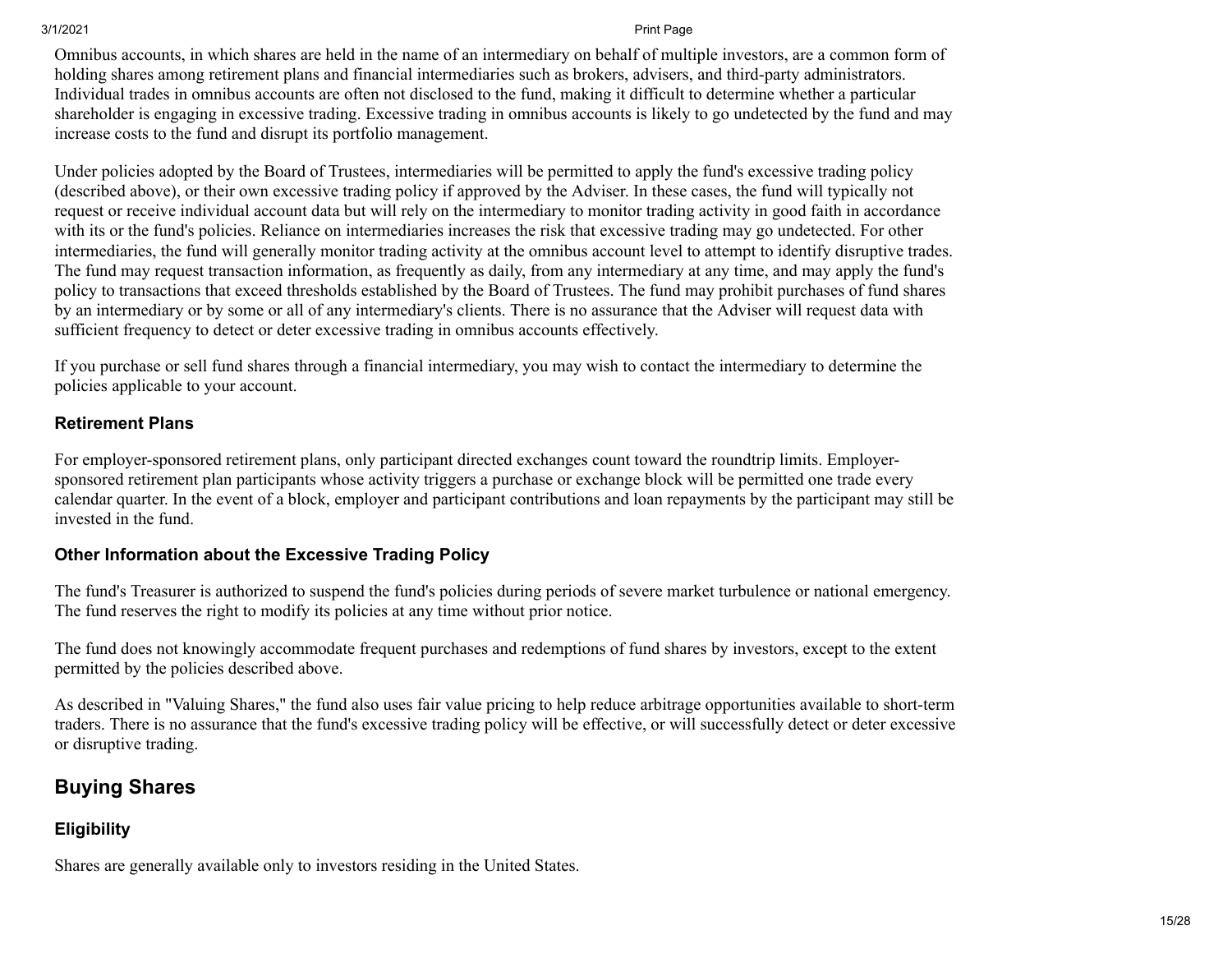There is no minimum balance or purchase minimum for fund shares.

### **Price to Buy**

The price to buy one share is its NAV. Shares are sold without a sales charge.

Shares will be bought at the NAV next calculated after an order is received in proper form.

The fund has authorized certain intermediaries to accept orders to buy shares on its behalf. When authorized intermediaries receive an order in proper form, the order is considered as being placed with the fund, and shares will be bought at the NAV next calculated after the order is received by the authorized intermediary. If applicable, orders by funds of funds for which Fidelity serves as investment manager will be treated as received by the fund at the same time that the corresponding orders are received in proper form by the funds of funds.

The fund may stop offering shares completely or may offer shares only on a limited basis, for a period of time or permanently.

If your payment is not received and collected, your purchase may be canceled and you could be liable for any losses or fees the fund or Fidelity has incurred.

Shares of the fund may be bought in exchange for securities you hold that meet the fund's investment objective, policies, and limitations. Fidelity may refuse a securities exchange for any reason. You may realize a gain or loss for federal income tax purposes upon a securities exchange. For further information, call Fidelity at the appropriate number found in "Purchase and Sale of Shares." Do not send securities to the fund or to Fidelity.

Certain financial institutions that have entered into sales agreements with FDC may enter confirmed purchase orders on behalf of customers by phone, with payment to follow no later than the time when Fidelity® U.S. Bond Index Fund shares are priced on the following business day. If payment is not received by that time, the order will be canceled and the financial institution could be held liable for resulting fees or losses.

Under applicable anti-money laundering rules and other regulations, purchase orders may be suspended, restricted, or canceled and the monies may be withheld.

# **Selling Shares**

The price to sell one share is its NAV.

Shares will be sold at the NAV next calculated after an order is received in proper form. Normally, redemptions will be processed by the next business day, but it may take up to seven days to pay the redemption proceeds if making immediate payment would adversely affect the fund.

The fund has authorized certain intermediaries to accept orders to sell shares on its behalf. When authorized intermediaries receive an order in proper form, the order is considered as being placed with the fund, and shares will be sold at the NAV next calculated after the order is received by the authorized intermediary. If applicable, orders by funds of funds for which Fidelity serves as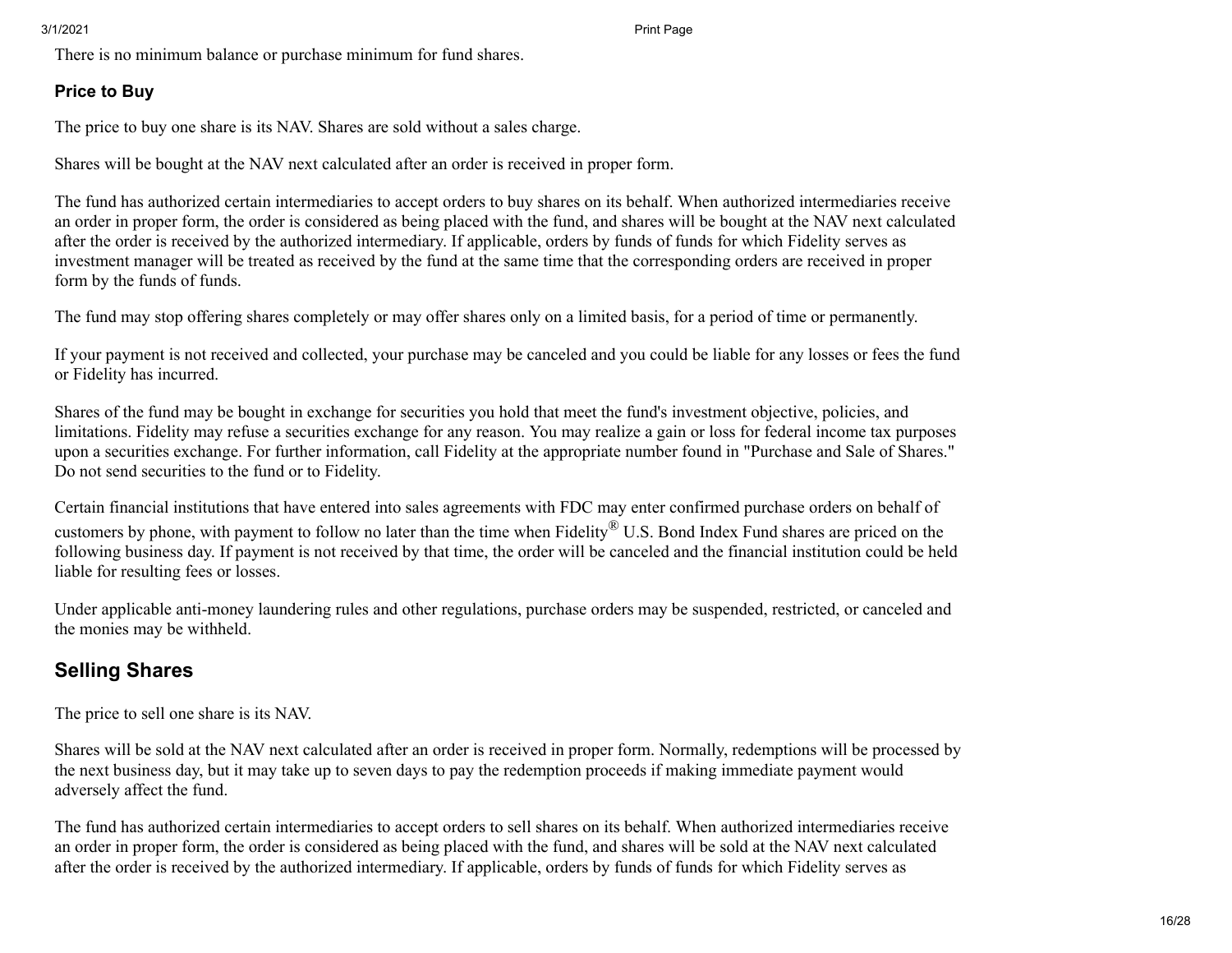investment manager will be treated as received by the fund at the same time that the corresponding orders are received in proper form by the funds of funds.

See "Policies Concerning the Redemption of Fund Shares" below for additional redemption information.

A signature guarantee is designed to protect you and Fidelity from fraud. If you hold your shares in a Fidelity<sup>®</sup> mutual fund account and submit your request to Fidelity by mail, Fidelity may require that your request be made in writing and include a signature guarantee in certain circumstances, such as:

- When you wish to sell more than \$100,000 worth of shares.
- When the address on your account (record address) has changed within the last 15 days or you are requesting that a check be mailed to an address different than the record address.
- When you are requesting that redemption proceeds be paid to someone other than the account owner.
- In certain situations when the redemption proceeds are being transferred to a Fidelity<sup>®</sup> mutual fund account with a different registration.

You should be able to obtain a signature guarantee from a bank, broker (including Fidelity® Investor Centers), dealer, credit union (if authorized under state law), securities exchange or association, clearing agency, or savings association. A notary public cannot provide a signature guarantee.

When you place an order to sell shares, note the following:

- Redemption proceeds (other than exchanges) may be delayed until money from prior purchases sufficient to cover your redemption has been received and collected.
- Redemptions may be suspended or payment dates postponed when the NYSE is closed (other than weekends or holidays), when trading on the NYSE is restricted, or as permitted by the SEC.
- Redemption proceeds may be paid in securities or other property rather than in cash if the Adviser determines it is in the best interests of the fund.
- You will not receive interest on amounts represented by uncashed redemption checks.
- If you hold your shares in a Fidelity<sup>®</sup> mutual fund account and your redemption check remains uncashed for six months, the check may be invested in additional shares at the NAV next calculated on the day of the investment.
- Under applicable anti-money laundering rules and other regulations, redemption requests may be suspended, restricted, canceled, or processed and the proceeds may be withheld.

### **Policies Concerning the Redemption of Fund Shares**

*If your account is held directly with a fund*, the length of time that a fund typically expects to pay redemption proceeds depends on the method you have elected to receive such proceeds. A fund typically expects to make payment of redemption proceeds by wire,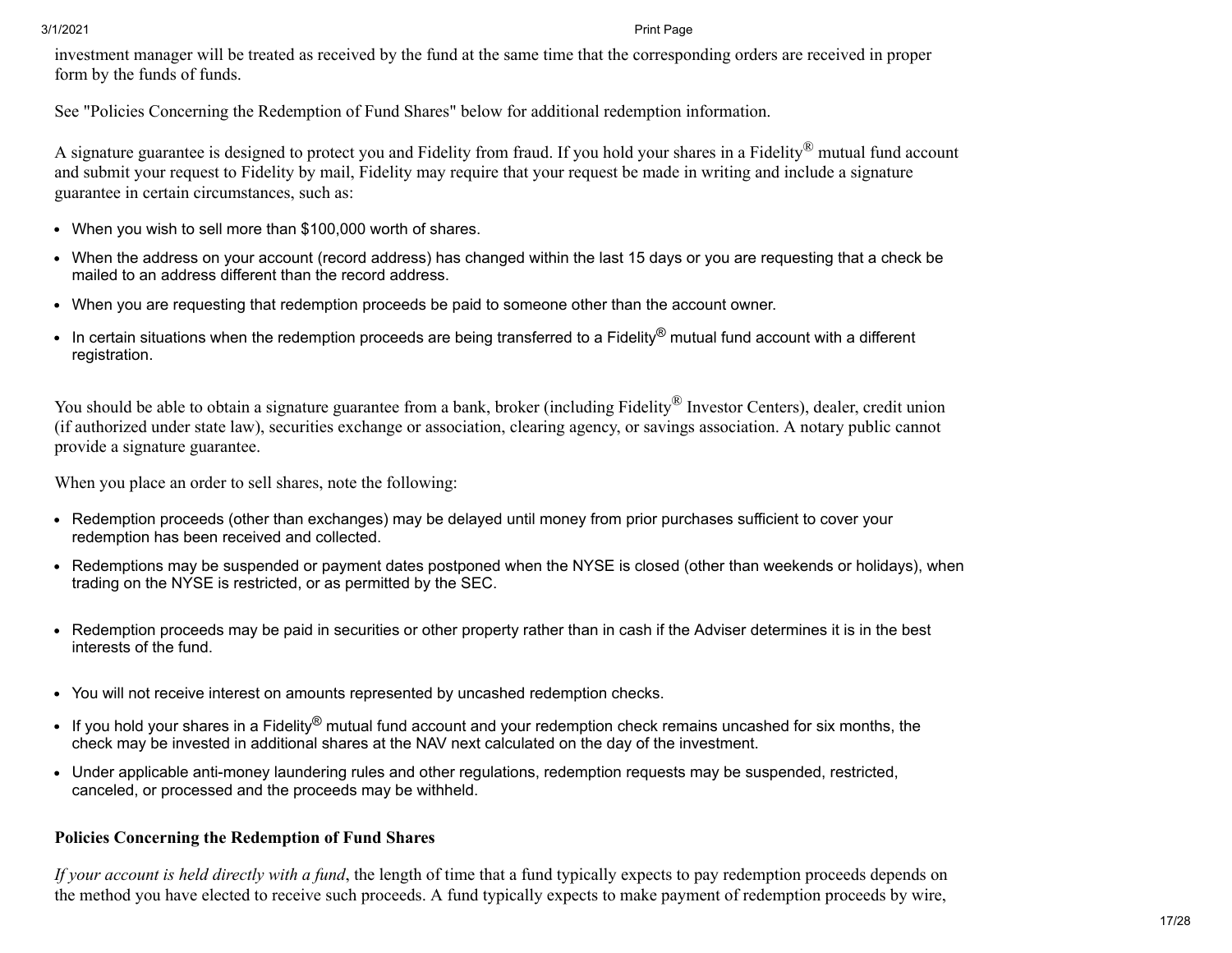automated clearing house (ACH) or by issuing a check by the next business day following receipt of a redemption order in proper form. Proceeds from the periodic and automatic sale of shares of a Fidelity® money market fund that are used to buy shares of another Fidelity® fund are settled simultaneously.

*If your account is held through an intermediary*, the length of time that a fund typically expects to pay redemption proceeds depends, in part, on the terms of the agreement in place between the intermediary and a fund. For redemption proceeds that are paid either directly to you from a fund or to your intermediary for transmittal to you, a fund typically expects to make payments by wire, by ACH or by issuing a check on the next business day following receipt of a redemption order in proper form from the intermediary by a fund. Redemption orders that are processed through investment professionals that utilize the National Securities Clearing Corporation will generally settle one to three business days following receipt of a redemption order in proper form.

As noted elsewhere, payment of redemption proceeds may take longer than the time a fund typically expects and may take up to seven days from the date of receipt of the redemption order as permitted by applicable law.

**Redemption Methods Available.** Generally a fund expects to pay redemption proceeds in cash. To do so, a fund typically expects to satisfy redemption requests either by using available cash (or cash equivalents) or by selling portfolio securities. On a less regular basis, a fund may also satisfy redemption requests by utilizing one or more of the following sources, if permitted: borrowing from another Fidelity<sup>®</sup> fund; drawing on an available line or lines of credit from a bank or banks; or using reverse repurchase agreements. These methods may be used during both normal and stressed market conditions.

In addition to paying redemption proceeds in cash, a fund reserves the right to pay part or all of your redemption proceeds in readily marketable securities instead of cash (redemption in-kind). Redemption in-kind proceeds will typically be made by delivering the selected securities to the redeeming shareholder within seven days after the receipt of the redemption order in proper form by a fund.

# <span id="page-17-0"></span>**Exchanging Shares**

An exchange involves the redemption of all or a portion of the shares of one fund and the purchase of shares of another fund.

As a shareholder, you have the privilege of exchanging shares for shares of other Fidelity<sup>®</sup> funds.

However, you should note the following policies and restrictions governing exchanges:

- The exchange limit may be modified for accounts held by certain institutional retirement plans to conform to plan exchange limits and Department of Labor regulations. See your retirement plan materials for further information.
- The fund may refuse any exchange purchase for any reason. For example, the fund may refuse exchange purchases by any person or group if, in the Adviser's judgment, the fund would be unable to invest the money effectively in accordance with its investment objective and policies, or would otherwise potentially be adversely affected.
- Before any exchange, read the prospectus for the shares you are purchasing, including any purchase and sale requirements.
- The shares you are acquiring by exchange must be available for sale in your state.
- Exchanges may have tax consequences for you.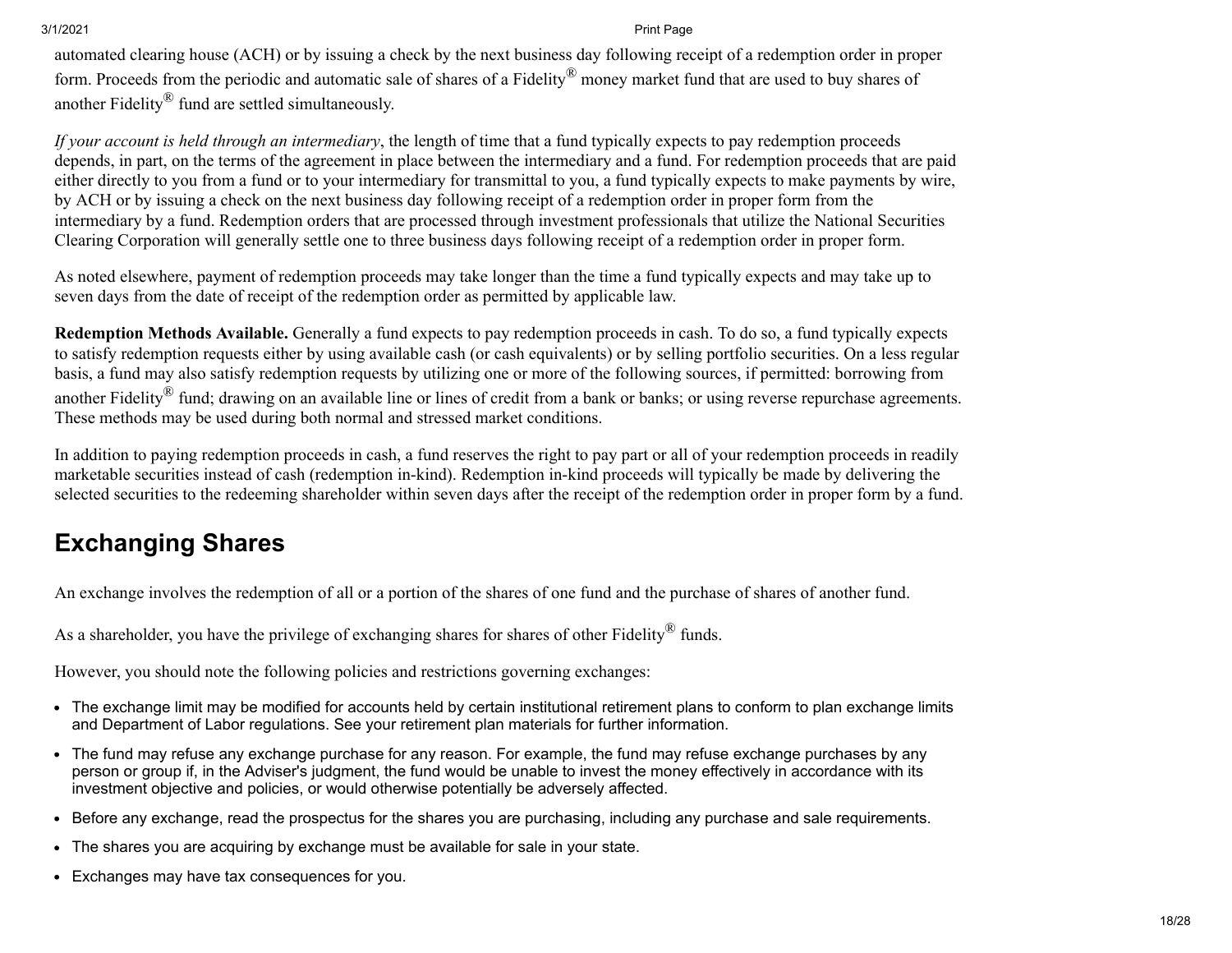- If you are exchanging between accounts that are not registered in the same name, address, and taxpayer identification number (TIN), there may be additional requirements.
- Under applicable anti-money laundering rules and other regulations, exchange requests may be suspended, restricted, canceled, or processed and the proceeds may be withheld.

The fund may terminate or modify exchange privileges in the future.

Other funds may have different exchange restrictions and minimums. Check each fund's prospectus for details.

# <span id="page-18-0"></span>**Features and Policies**

# **Features**

The following features may be available to buy and sell shares of the fund or to move money to and from your account, depending on whether you are investing through a Fidelity® brokerage account or a Fidelity® mutual fund account. Please visit Fidelity's web site at www.fidelity.com or call 1-800-544-6666 for more information.

### **Electronic Funds Transfer: electronic money movement through the Automated Clearing House**

- $\bullet$  To transfer money between a bank account and a Fidelity<sup>®</sup> brokerage account or Fidelity<sup>®</sup> mutual fund account.
- You can use electronic funds transfer to:
	- Make periodic (automatic) purchases of Fidelity® fund shares or payments to your Fidelity® brokerage account.
	- Make periodic (automatic) redemptions of Fidelity® fund shares or withdrawals from your Fidelity® brokerage account.

### **Wire: electronic money movement through the Federal Reserve wire system**

To transfer money between a bank account and a Fidelity<sup>®</sup> brokerage account or Fidelity<sup>®</sup> mutual fund account.

# **Automatic Transactions: periodic (automatic) transactions**

- To directly deposit all or a portion of your compensation from your employer (or the U.S. Government, in the case of Social Security) into a Fidelity<sup>®</sup> brokerage account or Fidelity<sup>®</sup> mutual fund account.
- To make contributions from a Fidelity® mutual fund account to a Fidelity® mutual fund IRA.
- To sell shares of a Fidelity<sup>®</sup> money market fund and simultaneously to buy shares of another Fidelity<sup>®</sup> fund in a Fidelity<sup>®</sup> mutual fund account.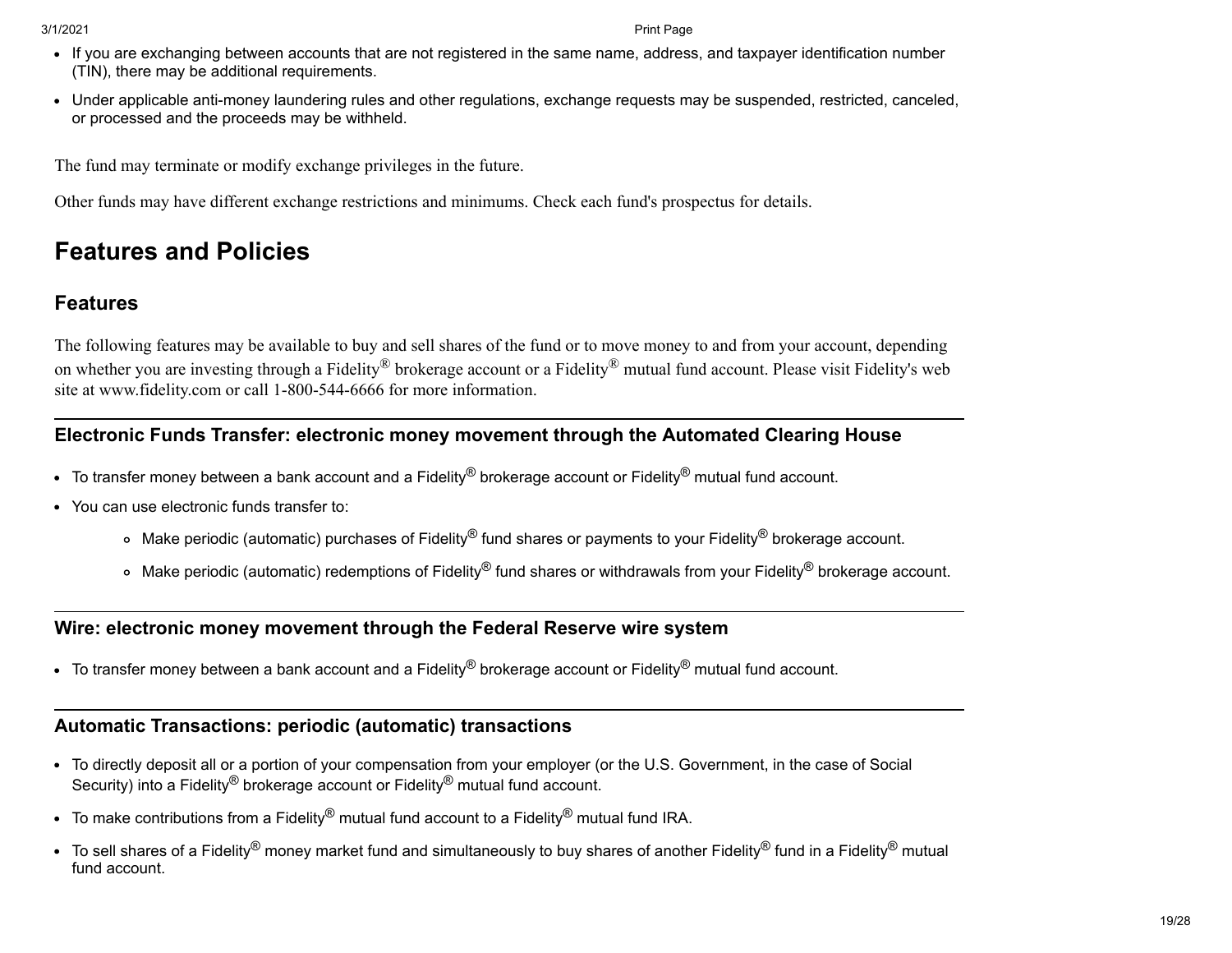### **Policies**

The following apply to you as a shareholder.

**Statements** that Fidelity sends to you, if applicable, include the following:

- Confirmation statements (after transactions affecting your fund balance except, to the extent applicable, reinvestment of distributions in the fund or another fund and certain transactions through automatic investment or withdrawal programs).
- Monthly or quarterly account statements (detailing fund balances and all transactions completed during the prior month or quarter).

Current regulations allow Fidelity to send a single copy of shareholder documents for Fidelity<sup>®</sup> funds, such as prospectuses, annual and semi-annual reports, and proxy materials, to certain mutual fund customers whom we believe are members of the same family who share the same address. For certain types of accounts, we will not send multiple copies of these documents to you and members of your family who share the same address. Instead, we will send only a single copy of these documents. This will continue for as long as you are a shareholder, unless you notify us otherwise. If at any time you choose to receive individual copies of any documents, please call 1-800-544-8544. We will begin sending individual copies to you within 30 days of receiving your call.

Electronic copies of most financial reports and prospectuses are available at Fidelity's web site. To participate in Fidelity's electronic delivery program, call Fidelity or visit Fidelity's web site for more information.

You may initiate many **transactions by telephone or electronically.** Fidelity will not be responsible for any loss, cost, expense, or other liability resulting from unauthorized transactions if it follows reasonable security procedures designed to verify the identity of the investor. Fidelity will request personalized security codes or other information, and may also record calls. For transactions conducted through the Internet, Fidelity recommends the use of an Internet browser with 128-bit encryption. You should verify the accuracy of your confirmation statements upon receipt and notify Fidelity immediately of any discrepancies in your account activity. If you do not want the ability to sell and exchange by telephone, call Fidelity for instructions. Additional documentation may be required from corporations, associations, and certain fiduciaries.

You may also be asked to provide additional information in order for Fidelity to verify your identity in accordance with requirements under anti-money laundering regulations. Accounts may be restricted and/or closed, and the monies withheld, pending verification of this information or as otherwise required under these and other federal regulations. In addition, the fund reserves the right to involuntarily redeem an account in the case of: (i) actual or suspected threatening conduct or actual or suspected fraudulent, illegal or suspicious activity by the account owner or any other individual associated with the account; or (ii) the failure of the account owner to provide information to the fund related to opening the accounts. Your shares will be sold at the NAV, minus any applicable shareholder fees, calculated on the day Fidelity closes your fund position.

Fidelity may charge a **fee for certain services,** such as providing historical account documents.

# <span id="page-19-0"></span>**Dividends and Capital Gain Distributions**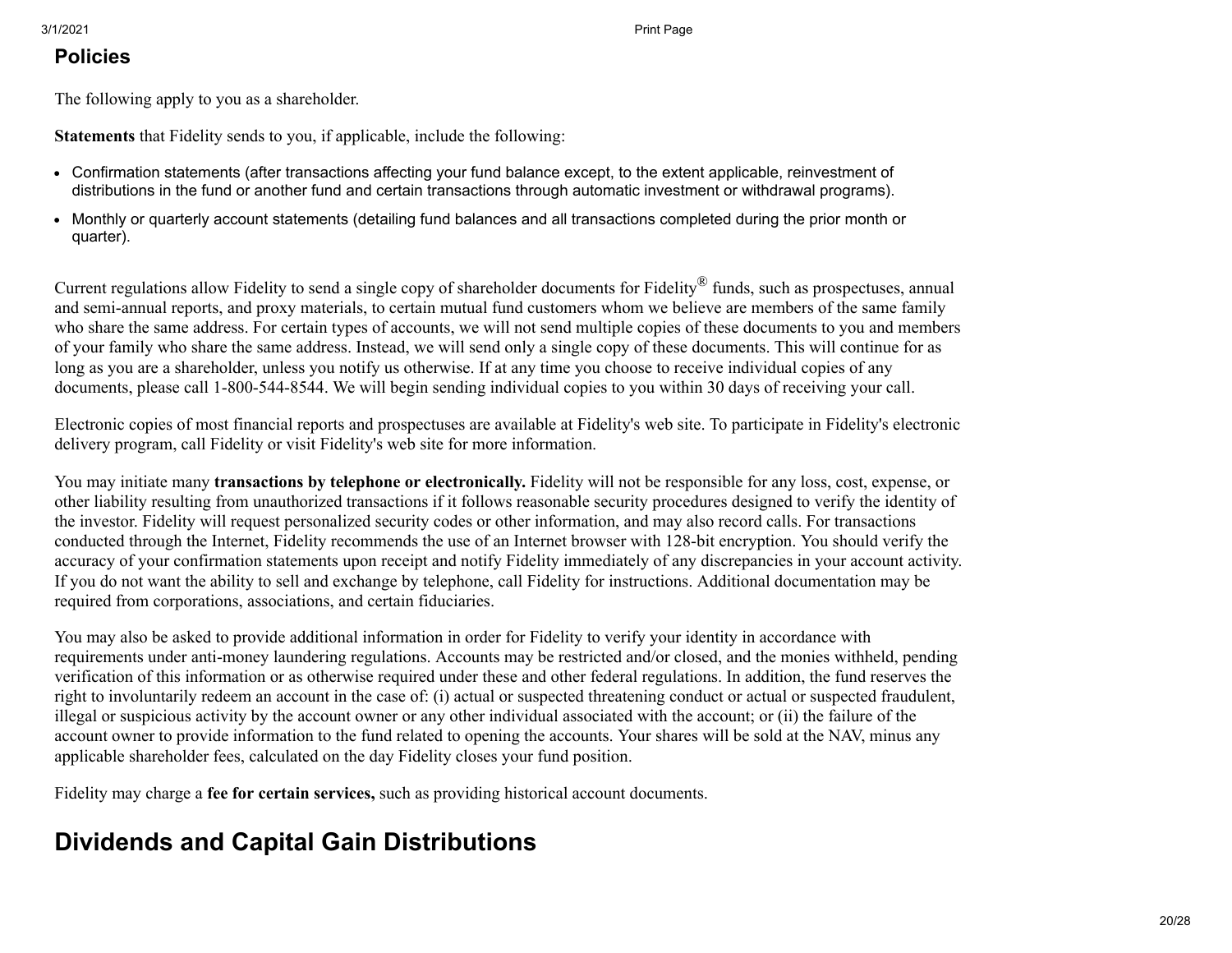The fund earns interest, dividends, and other income from its investments, and distributes this income (less expenses) to shareholders as dividends. The fund also realizes capital gains from its investments, and distributes these gains (less any losses) to shareholders as capital gain distributions.

Any dividends and capital gain distributions paid to retirement plan participants will be automatically reinvested.

The fund normally declares dividends daily and pays them monthly. The fund normally pays capital gain distributions in October and December.

## **Earning Dividends**

The fund processes purchase and redemption requests only on days it is open for business.

Shares generally begin to earn dividends on the first business day following the day of purchase.

Shares generally earn dividends until, but not including, the next business day following the day of redemption.

Exchange requests will be processed only when both funds are open for business.

# **Distribution Options**

When you open an account, specify on your application how you want to receive your distributions. The following distribution options are available:

**1. Reinvestment Option.** Any dividends and capital gain distributions will be automatically reinvested in additional shares. If you do not indicate a choice on your application, you will be assigned this option.

**2. Income-Earned Option.** Any capital gain distributions will be automatically reinvested in additional shares. Any dividends will be paid in cash.

**3. Cash Option.** Any dividends and capital gain distributions will be paid in cash.

**4. Directed Dividends® Option.** Any dividends will be automatically invested in shares of another identically registered Fidelity® fund. Any capital gain distributions will be automatically invested in shares of another identically registered Fidelity<sup>®</sup> fund, automatically reinvested in additional shares of the fund, or paid in cash.

Not all distribution options may be available for every account and certain restrictions may apply. If the distribution option you prefer is not listed on your account application, or if you want to change your current distribution option, visit Fidelity's web site at www.fidelity.com or call 1-800-544-6666 for more information.

If you elect to receive distributions paid in cash by check and the U.S. Postal Service does not deliver your checks, your distribution option may be converted to the Reinvestment Option. You will not receive interest on amounts represented by uncashed distribution checks.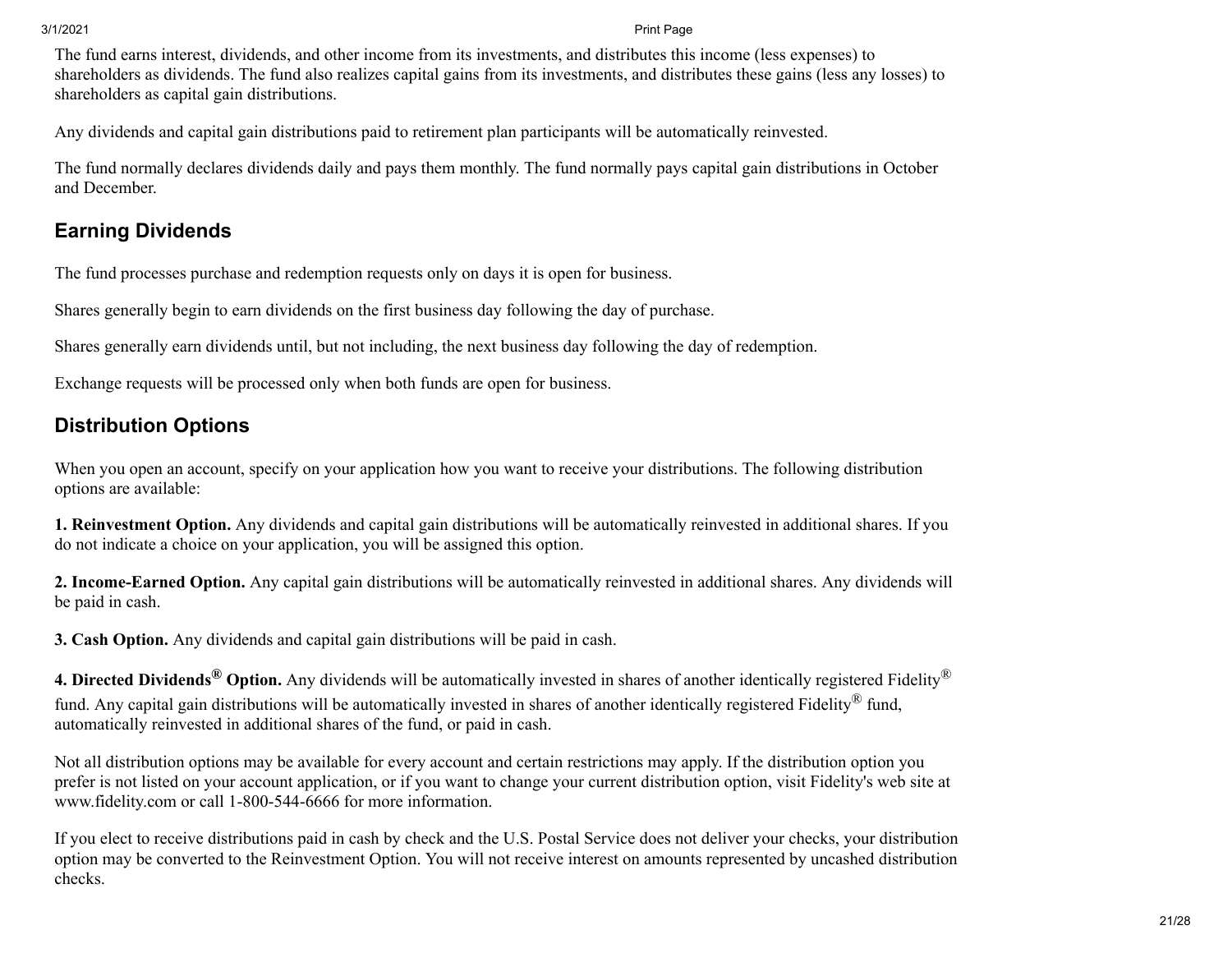If your dividend check(s) remains uncashed for six months, your check(s) may be invested in additional shares at the NAV next calculated on the day of the investment.

# <span id="page-21-0"></span>**Tax Consequences**

As with any investment, your investment in the fund could have tax consequences for you. If you are not investing through a taxadvantaged retirement account, you should consider these tax consequences.

# **Taxes on Distributions**

Distributions you receive from the fund are subject to federal income tax, and may also be subject to state or local taxes.

For federal tax purposes, certain of the fund's distributions, including dividends and distributions of short-term capital gains, are taxable to you as ordinary income, while certain of the fund's distributions, including distributions of long-term capital gains, are taxable to you generally as capital gains. Because the fund's income is primarily derived from interest, dividends from the fund generally will not qualify for the long-term capital gains tax rates available to individuals.

If you buy shares when a fund has realized but not yet distributed income or capital gains, you will be "buying a dividend" by paying the full price for the shares and then receiving a portion of the price back in the form of a taxable distribution.

Any taxable distributions you receive from the fund will normally be taxable to you when you receive them, regardless of your distribution option. If you elect to receive distributions in cash or to invest distributions automatically in shares of another Fidelity® fund, you will receive certain December distributions in January, but those distributions will be taxable as if you received them on December 31.

# **Taxes on Transactions**

Your redemptions, including exchanges, may result in a capital gain or loss for federal tax purposes. A capital gain or loss on your investment in the fund generally is the difference between the cost of your shares and the price you receive when you sell them.

# **Fund Services**

# <span id="page-21-1"></span>**Fund Management**

The fund is a mutual fund, an investment that pools shareholders' money and invests it toward a specified goal.

# **Adviser**

**FMR.** The Adviser is the fund's manager. The address of the Adviser is 245 Summer Street, Boston, Massachusetts 02210.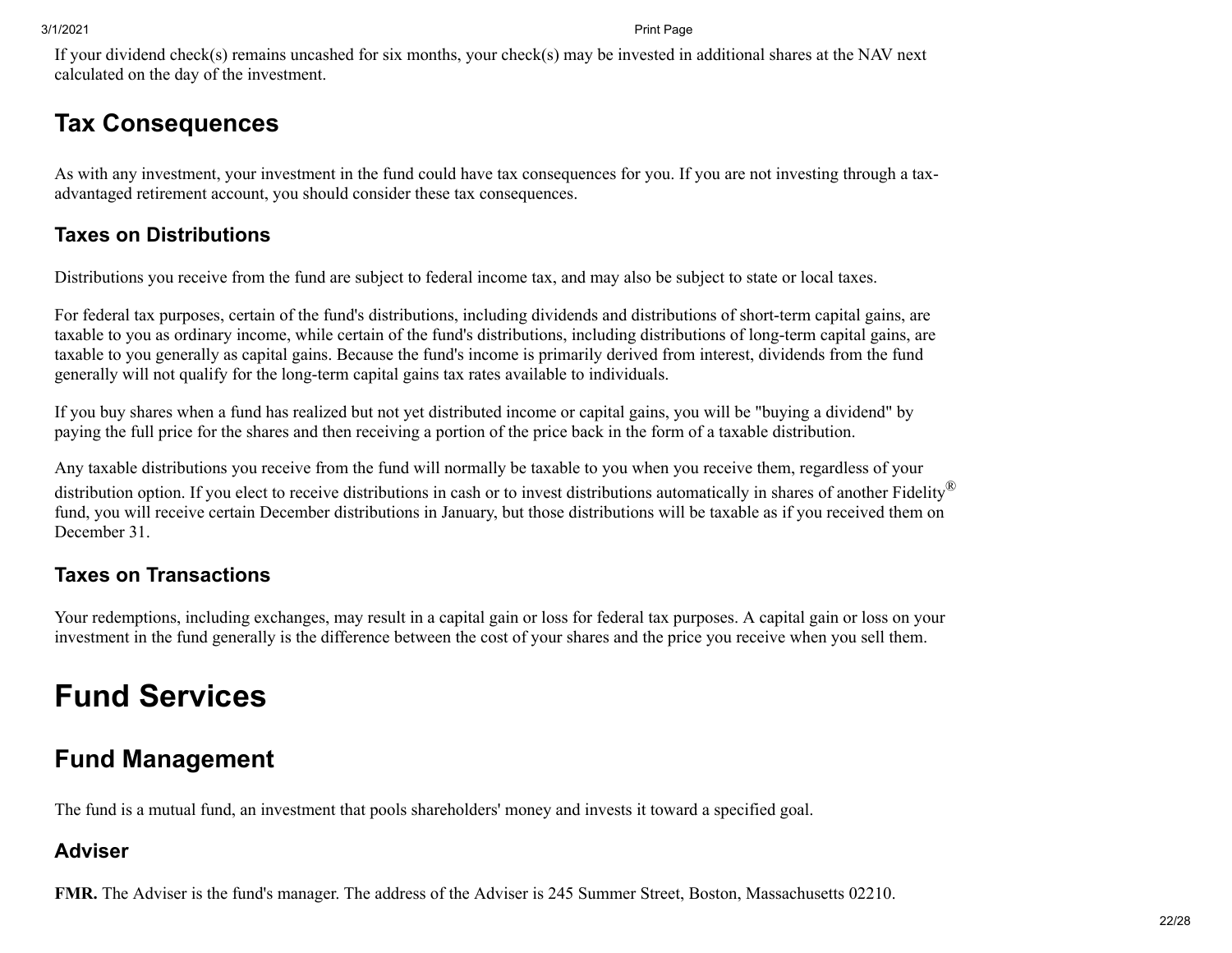As of January 1, 2020, the Adviser had approximately \$2.6 trillion in discretionary assets under management, and as of December 31, 2019, approximately \$3.2 trillion when combined with all of its affiliates' assets under management.

As the manager, the Adviser has overall responsibility for directing the fund's investments and handling its business affairs.

# **Sub-Adviser(s)**

**FMR Investment Management (UK) Limited (FMR UK)**, at 1 St. Martin's Le Grand, London, EC1A 4AS, United Kingdom, serves as a sub-adviser for the fund. As of December 31, 2019, FMR UK had approximately \$23.9 billion in discretionary assets under management. FMR UK may provide investment research and advice on issuers based outside the United States and may also provide investment advisory services for the fund. FMR UK is an affiliate of the Adviser.

**Fidelity Management & Research (Hong Kong) Limited (FMR H.K.)**, at Floor 19, 41 Connaught Road Central, Hong Kong, serves as a sub-adviser for the fund. As of December 31, 2019, FMR H.K. had approximately \$16.5 billion in discretionary assets under management. FMR H.K. may provide investment research and advice on issuers based outside the United States and may also provide investment advisory services for the fund. FMR H.K. is an affiliate of the Adviser.

**Fidelity Management & Research (Japan) Limited (FMR Japan)**, at Kamiyacho Prime Place, 1-17, Toranomon-4-Chome, Minato-ku, Tokyo, Japan, serves as a sub-adviser for the fund. FMR Japan was organized in 2008 to provide investment research and advice on issuers based outside the United States. FMR Japan may provide investment research and advice on issuers based outside the United States and may also provide investment advisory services for the fund. FMR Japan is an affiliate of the Adviser.

# **Portfolio Manager(s)**

Brandon Bettencourt is co-manager of the fund, which he has managed since May 2014. He also manages other funds. Since joining Fidelity Investments in 2008, Mr. Bettencourt has worked as a research associate, portfolio analyst, and portfolio manager.

Richard Munclinger is co-manager of the fund, which he has managed since October 2020. He also manages other funds. Since joining Fidelity Investments in 2016, Mr. Munclinger has worked as a quantitative analyst and portfolio manager. Prior to joining the firm, Mr. Munclinger served as a senior quantitative analyst at State Street Global Advisors. Previously, he was a model validation manager at Freddie Mac and an economist at International Monetary Fund. He has been in the investments industry since 2014.

The statement of additional information (SAI) provides additional information about the compensation of, any other accounts managed by, and any fund shares held by the portfolio manager(s).

From time to time a manager, analyst, or other Fidelity employee may express views regarding a particular company, security, industry, or market sector. The views expressed by any such person are the views of only that individual as of the time expressed and do not necessarily represent the views of Fidelity or any other person in the Fidelity organization. Any such views are subject to change at any time based upon market or other conditions and Fidelity disclaims any responsibility to update such views. These views may not be relied on as investment advice and, because investment decisions for a Fidelity® fund are based on numerous factors, may not be relied on as an indication of trading intent on behalf of any Fidelity® fund.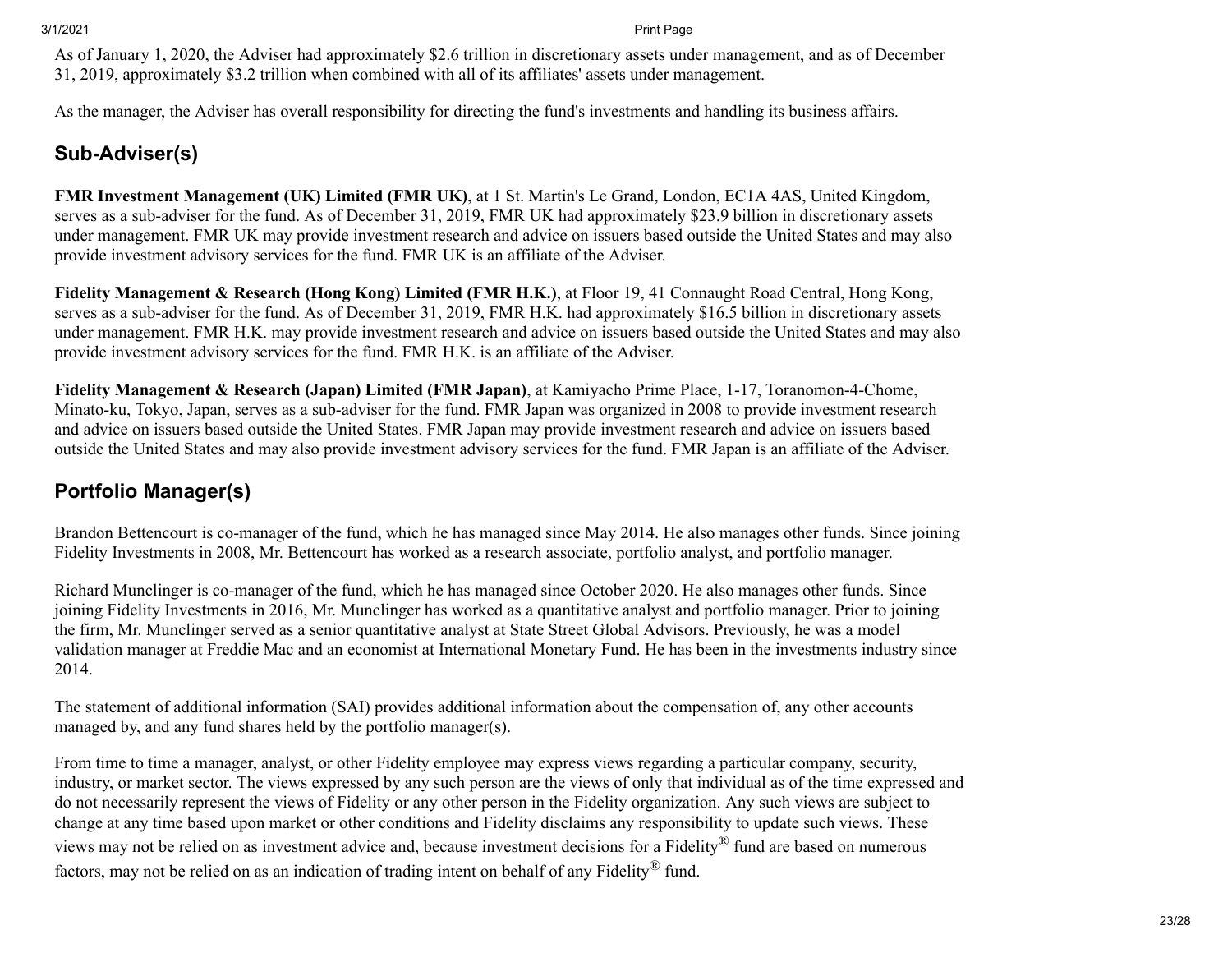# **Advisory Fee(s)**

The fund pays a management fee to the Adviser. The management fee is calculated and paid to the Adviser every month. The Adviser pays all of the other expenses of the fund with limited exceptions.

The fund's annual management fee rate is 0.025% of its average net assets.

The Adviser pays FMR UK, FMR H.K., and FMR Japan for providing sub-advisory services.

The basis for the Board of Trustees approving the management contract and sub-advisory agreements for the fund is available in the fund's semi-annual report for the fiscal period ended February 29, 2020.

From time to time, the Adviser or its affiliates may agree to reimburse or waive certain fund expenses while retaining the ability to be repaid if expenses fall below the specified limit prior to the end of the fiscal year.

Reimbursement or waiver arrangements can decrease expenses and boost performance.

# <span id="page-23-0"></span>**Fund Distribution**

FDC distributes the fund's shares.

Intermediaries may receive from the Adviser, FDC, and/or their affiliates compensation for providing recordkeeping and administrative services, as well as other retirement plan expenses, and compensation for services intended to result in the sale of fund shares. This compensation may take the form of payments for additional distribution-related activities and/or shareholder services and payments for educational seminars and training, including seminars sponsored by Fidelity, or by an intermediary. These payments are described in more detail in this section and in the SAI.

### **Distribution and Service Plan(s)**

The fund has adopted a Distribution and Service Plan pursuant to Rule 12b-1 under the Investment Company Act of 1940 (1940 Act) with respect to its shares that recognizes that the Adviser may use its management fee revenues, as well as its past profits or its resources from any other source, to pay FDC for expenses incurred in connection with providing services intended to result in the sale of shares of the fund and/or shareholder support services. The Adviser, directly or through FDC, may pay significant amounts to intermediaries that provide those services. Currently, the Board of Trustees of the fund has authorized such payments for shares of the fund.

If payments made by the Adviser to FDC or to intermediaries under the Distribution and Service Plan were considered to be paid out of the fund's assets on an ongoing basis, they might increase the cost of your investment and might cost you more than paying other types of sales charges.

From time to time, FDC may offer special promotional programs to investors who purchase shares of Fidelity<sup>®</sup> funds. For example, FDC may offer merchandise, discounts, vouchers, or similar items to investors who purchase shares of certain Fidelity® funds during certain periods. To determine if you qualify for any such programs, contact Fidelity or visit our web site at www.fidelity.com.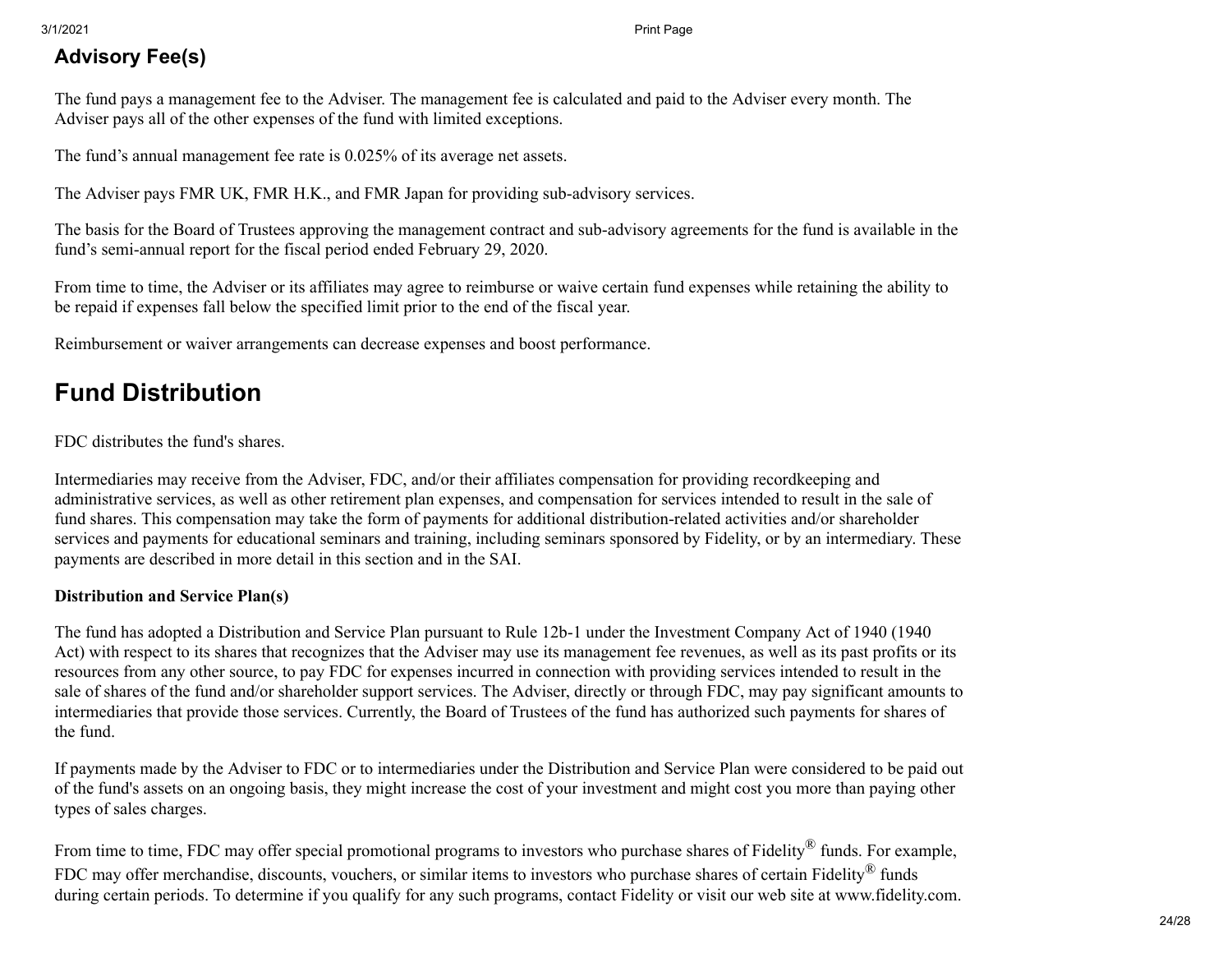No dealer, sales representative, or any other person has been authorized to give any information or to make any representations, other than those contained in this prospectus and in the related SAI, in connection with the offer contained in this prospectus. If given or made, such other information or representations must not be relied upon as having been authorized by the fund or FDC. This prospectus and the related SAI do not constitute an offer by the fund or by FDC to sell shares of the fund to or to buy shares of the fund from any person to whom it is unlawful to make such offer.

# **Appendix**

# <span id="page-24-0"></span>**Financial Highlights**

Financial Highlights are intended to help you understand the financial history of fund shares for the past 5 years (or, if shorter, the period of operations). Certain information reflects financial results for a single share. The total returns in the table represent the rate that an investor would have earned (or lost) on an investment in shares (assuming reinvestment of all dividends and distributions). The annual information has been audited by PricewaterhouseCoopers LLP, independent registered public accounting firm, whose report, along with fund financial statements, is included in the annual report. Annual reports are available for free upon request.

### **Fidelity U.S. Bond Index Fund**

| Years ended August 31,                      | 2020    | 2019    | 2018    | 2017    | 2016    |
|---------------------------------------------|---------|---------|---------|---------|---------|
| <b>Selected Per-Share Data</b>              |         |         |         |         |         |
| Net asset value, beginning of period        | \$12.08 | \$11.26 | \$11.71 | \$11.96 | \$11.59 |
| Income from Investment Operations           |         |         |         |         |         |
| Net investment income (loss) <sup>A</sup>   | .291    | .328    | .302    | .291    | .295    |
| Net realized and unrealized gain (loss)     | .481    | .813    | (445).  | (.250)  | .388    |
| Total from investment operations            | .772    | 1.141   | (.143)  | .041    | .683    |
| Distributions from net investment income    | (.282)  | (.321)  | (.300)  | (.288)  | (.294)  |
| Distributions from net realized gain        |         |         | (.007)  | (.003)  | (.019)  |
| <b>Total distributions</b>                  | (.282)  | (.321)  | (.307)  | (.291)  | (.313)  |
| Net asset value, end of period              | \$12.57 | \$12.08 | \$11.26 | \$11.71 | \$11.96 |
| Total Return <sup>B</sup>                   | 6.48%   | 10.33%  | (1.22)% | .39%    | 5.98%   |
| Ratios to Average Net Assets <sup>C,D</sup> |         |         |         |         |         |
| Expenses before reductions                  | .03%    | .03%    | .03%    | .03%    | .05%    |
| Expenses net of fee waivers, if any         | .03%    | .03%    | .03%    | .03%    | .05%    |
| Expenses net of all reductions              | .03%    | .03%    | .03%    | .03%    | .05%    |
| Net investment income (loss)                | 2.38%   | 2.87%   | 2.66%   | 2.52%   | 2.55%   |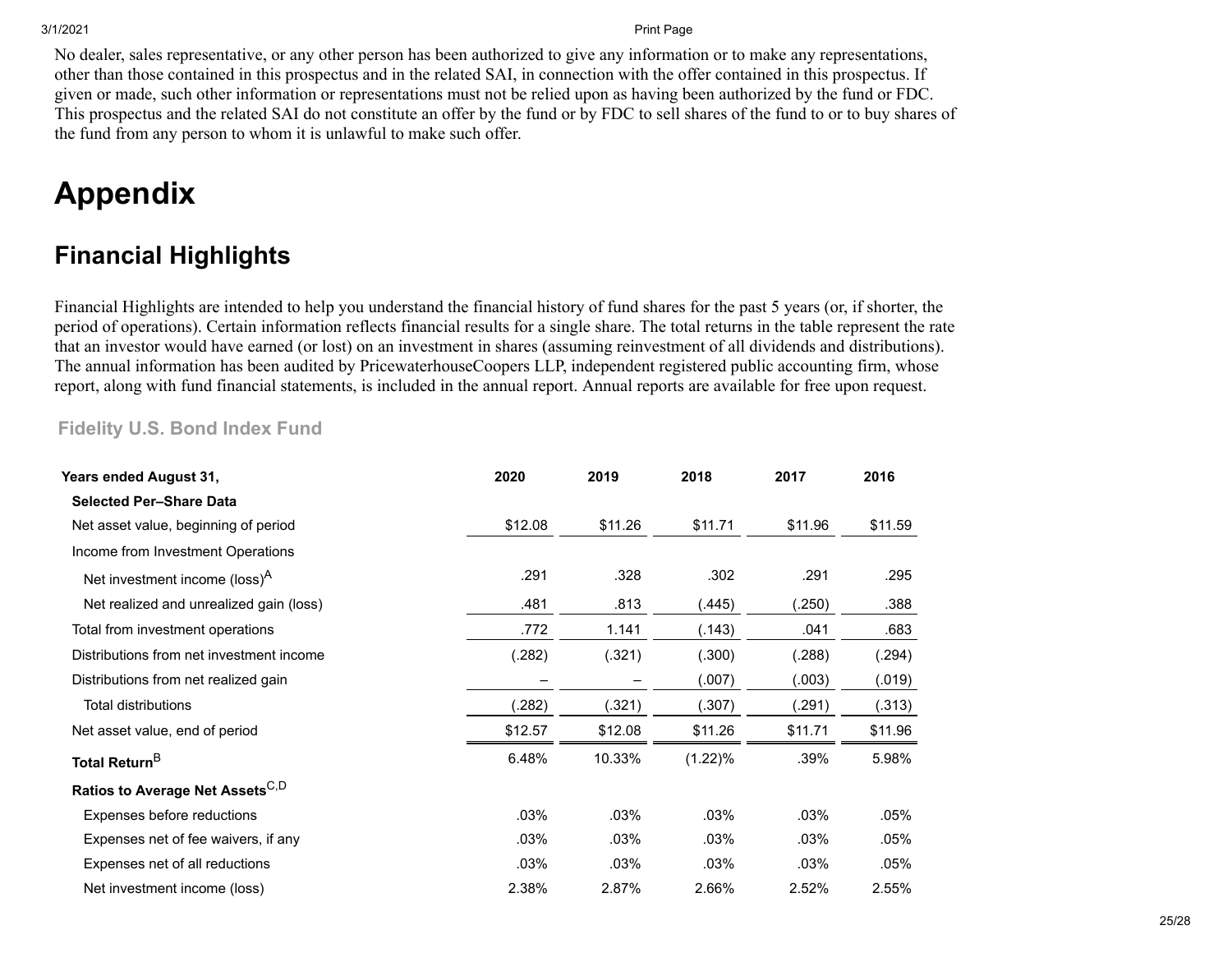| 3/1/2021                                |                     |                     | <b>Print Page</b> |          |         |
|-----------------------------------------|---------------------|---------------------|-------------------|----------|---------|
| <b>Supplemental Data</b>                |                     |                     |                   |          |         |
| Net assets, end of period (in millions) | \$55.526            | \$44.339            | \$20,283          | \$15.180 | \$9.788 |
| Portfolio turnover rate <sup>E</sup>    | $59\%$ <sup>F</sup> | $35\%$ <sup>r</sup> | 43%               | 57%      | 63%     |

<sup>A</sup>*Calculated based on average shares outstanding during the period.*

<sup>B</sup>*Total returns would have been lower if certain expenses had not been reduced during the applicable periods shown.*

<sup>C</sup>*Fees and expenses of any underlying mutual funds or exchange-traded funds (ETFs) are not included in the Fund's expense ratio. The Fund indirectly bears its proportionate share of these expenses. For additional expense information related to investments in Fidelity Central Funds, please refer to the "Investments in Fidelity Central Funds" note found in the Notes to Financial Statements section of the most recent Annual or Semi-Annual report.*

<sup>D</sup>*Expense ratios reflect operating expenses of the class. Expenses before reductions do not reflect amounts reimbursed, waived, or reduced through arrangements with the investment adviser, brokerage services, or other offset arrangements, if applicable, and do not represent the amount paid by the class during periods when reimbursements, waivers or reductions occur.*

<sup>E</sup>*Amount does not include the portfolio activity of any underlying Fidelity Central Funds.*

<sup>F</sup>*Portfolio turnover rate excludes securities received or delivered in-kind.*

# <span id="page-25-0"></span>**Additional Index Information**

**Bloomberg Barclays U.S. Aggregate Bond Index** is a broad-based, market-value-weighted benchmark that measures the performance of the investment grade, U.S. dollar-denominated, fixed-rate taxable bond market. Sectors in the index include Treasuries, government-related and corporate securities, MBS (agency fixed-rate and hybrid ARM pass-throughs), ABS, and CMBS.

BLOOMBERG<sup>®</sup> is a trademark and service mark of Bloomberg Finance L.P. BARCLAYS® is a trademark and service mark of Barclays Bank Plc, used under license. Bloomberg Finance L.P. and its affiliates, including Bloomberg Index Services Limited ("BISL") (collectively, "Bloomberg"), or Bloomberg's licensors own all proprietary rights in the "Bloomberg Barclays U.S. Aggregate Bond Index (the Index)."

Neither Barclays Bank PLC, Barclays Capital Inc., nor any affiliate (collectively "Barclays") nor Bloomberg is the issuer or producer of the fund(s) and neither Bloomberg nor Barclays has any responsibilities, obligations or duties to investors in the fund(s). The Index is licensed for use by the Adviser as the Issuer of the fund(s). The only relationship of Bloomberg and Barclays with the Issuer in respect of the Index is the licensing of the Index, which is determined, composed and calculated by BISL, or any successor thereto, without regard to the Issuer or the fund(s) or the owners of the fund(s). Additionally, the Adviser of the fund(s) may for itself execute transaction(s) with Barclays in or relating to the Index in connection with the fund(s). Investors acquire the fund(s) from the Adviser and investors neither acquire any interest in the Index nor enter into any relationship of any kind whatsoever with Bloomberg or Barclays upon making an investment in the fund(s). The fund(s) are not sponsored, endorsed, sold or promoted by Bloomberg or Barclays. Neither Bloomberg nor Barclays makes any representation or warranty, express or implied regarding the advisability of investing in the fund(s) or the advisability of investing in securities generally or the ability of the Index to track corresponding or relative market performance. Neither Bloomberg nor Barclays has passed on the legality or suitability of the fund(s) with respect to any person or entity. Neither Bloomberg nor Barclays is responsible for or has participated in the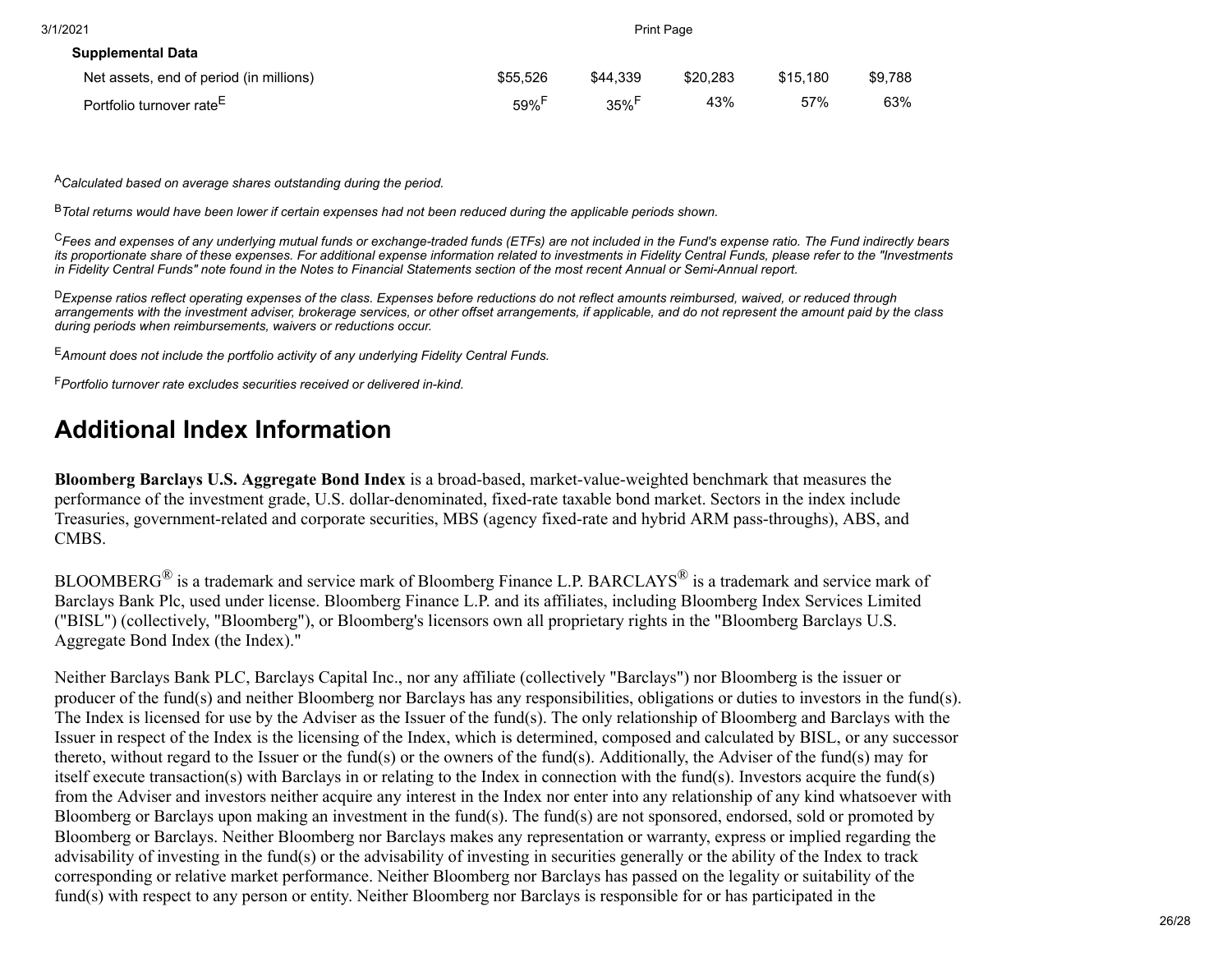determination of the timing of, prices at, or quantities of the fund(s) to be issued. Neither Bloomberg nor Barclays has any obligation to take the needs of the Issuer or the owners of the fund(s) or any other third party into consideration in determining, composing or calculating the Index. Neither Bloomberg nor Barclays has any obligation or liability in connection with administration, marketing or trading of the fund(s).

The licensing agreement between Bloomberg and Barclays is solely for the benefit of Bloomberg and Barclays and not for the benefit of the owners of the fund(s), investors or other third parties. In addition, the licensing agreement between FMR and Bloomberg is solely for the benefit of FMR and Bloomberg and not for the benefit of the owners of the fund(s), investors or other third parties.

NEITHER BLOOMBERG NOR BARCLAYS SHALL HAVE ANY LIABILITY TO THE ISSUER, INVESTORS OR OTHER THIRD PARTIES FOR THE QUALITY, ACCURACY AND/OR COMPLETENESS OF THE INDEX OR ANY DATA INCLUDED THEREIN OR FOR INTERRUPTIONS IN THE DELIVERY OF THE INDEX. NEITHER BLOOMBERG NOR BARCLAYS MAKES ANY WARRANTY, EXPRESS OR IMPLIED, AS TO RESULTS TO BE OBTAINED BY THE ISSUER, THE INVESTORS OR ANY OTHER PERSON OR ENTITY FROM THE USE OF THE INDEX OR ANY DATA INCLUDED THEREIN. NEITHER BLOOMBERG NOR BARCLAYS MAKES ANY EXPRESS OR IMPLIED WARRANTIES, AND EACH HEREBY EXPRESSLY DISCLAIMS ALL WARRANTIES OF MERCHANTABILITY OR FITNESS FOR A PARTICULAR PURPOSE OR USE WITH RESPECT TO THE INDEX OR ANY DATA INCLUDED THEREIN. BLOOMBERG RESERVES THE RIGHT TO CHANGE THE METHODS OF CALCULATION OR PUBLICATION, OR TO CEASE THE CALCULATION OR PUBLICATION OF THE INDEX, AND NEITHER BLOOMBERG NOR BARCLAYS SHALL BE LIABLE FOR ANY MISCALCULATION OF OR ANY INCORRECT, DELAYED OR INTERRUPTED PUBLICATION WITH RESPECT TO THE INDEX. NEITHER BLOOMBERG NOR BARCLAYS SHALL BE LIABLE FOR ANY DAMAGES, INCLUDING, WITHOUT LIMITATION, ANY SPECIAL, INDIRECT OR CONSEQUENTIAL DAMAGES, OR ANY LOST PROFITS, EVEN IF ADVISED OF THE POSSIBILITY OF SUCH, RESULTING FROM THE USE OF THE INDEX OR ANY DATA INCLUDED THEREIN OR WITH RESPECT TO THE FUND(S).

None of the information supplied by Bloomberg or Barclays and used in this publication may be reproduced in any manner without the prior written permission of both Bloomberg and Barclays Capital, the investment banking division of Barclays Bank PLC. Barclays Bank PLC is registered in England No. 1026167. Registered office 1 Churchill Place London E14 5HP.

### **IMPORTANT INFORMATION ABOUT OPENING A NEW ACCOUNT**

To help the government fight the funding of terrorism and money laundering activities, the Uniting and Strengthening America by Providing Appropriate Tools Required to Intercept and Obstruct Terrorism Act of 2001 (USA PATRIOT ACT), requires all financial institutions to obtain, verify, and record information that identifies each person or entity that opens an account.

**For individual investors opening an account:** When you open an account, you will be asked for your name, address, date of birth, and other information that will allow Fidelity to identify you. You may also be asked to provide documents that may help to establish your identity, such as your driver's license.